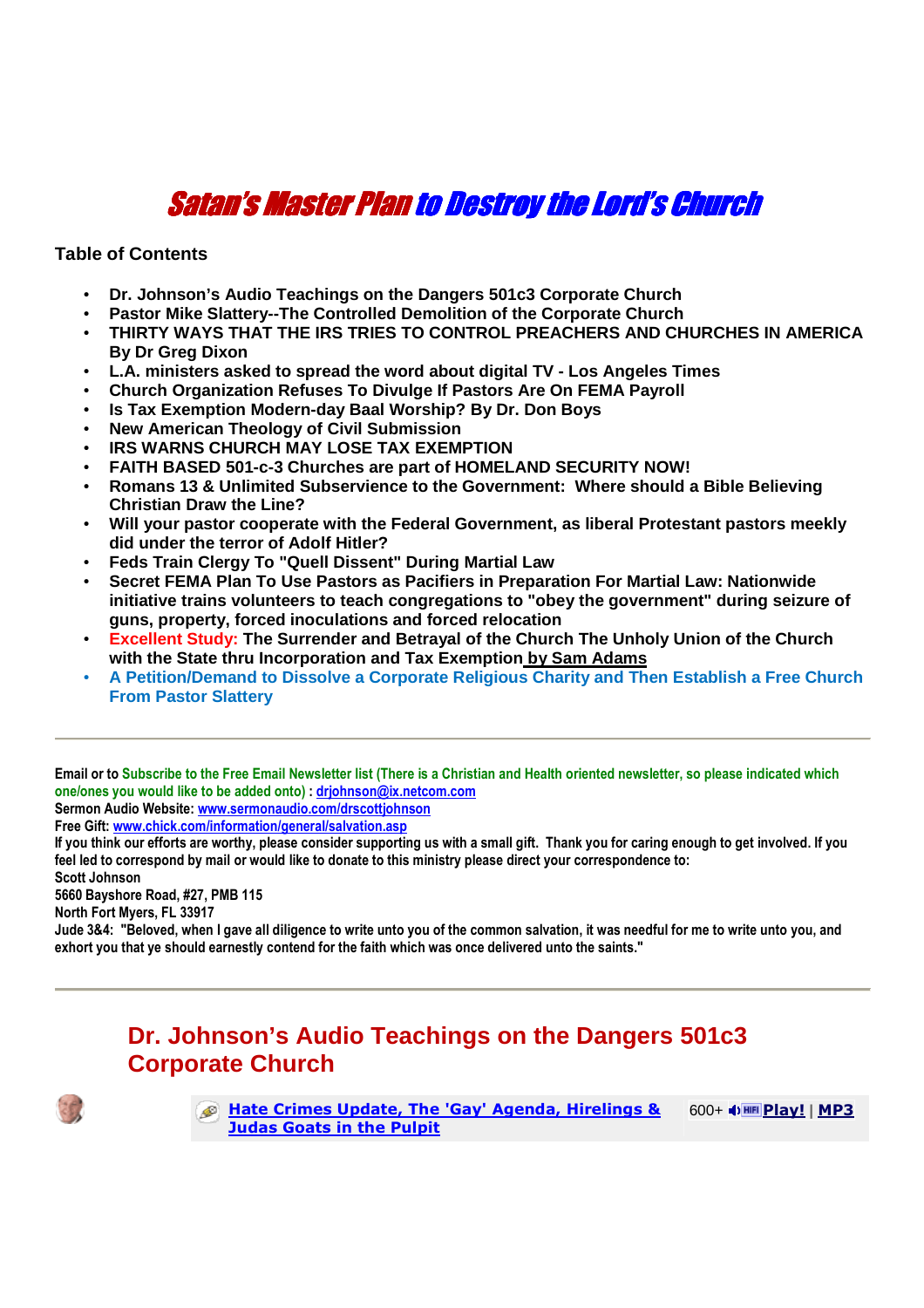|               | <b>Scott A. Johnson • Current Events and Bible Study</b><br>2 Timothy 3:13<br>http://www.sermonaudio.com/sermoninfo.asp?SID=10107226147                                                                                                | <b>SUN 09/30/2007</b><br><b>Current Events</b>                             |
|---------------|----------------------------------------------------------------------------------------------------------------------------------------------------------------------------------------------------------------------------------------|----------------------------------------------------------------------------|
|               | <b>Feds Train 501c3 Clergy To 'Quell Dissent' During</b><br><b>Martial Law (Part 2)</b><br>Scott A. Johnson . Current Events and Bible Study<br>Acts 5:29; Proverbs 25:26<br>http://www.sermonaudio.com/sermoninfo.asp?SID=82707186126 | 500+ 14   HE Play!   MP3<br><b>SUN 08/26/2007</b><br><b>Current Events</b> |
| $\mathcal{L}$ | <b>Feds Train 501c3 Clergy To 'Quell Dissent' During</b><br><b>Martial Law (Part 1)</b><br>Scott A. Johnson . Current Events and Bible Study<br>Acts 5:29; Proverbs 25:26<br>http://www.sermonaudio.com/sermoninfo.asp?SID=82707175472 | 600+ 雷中 HE Play!   MP3<br><b>SUN 08/26/2007</b><br><b>Current Events</b>   |
|               | <b>The 501c3 Church Being Muzzled</b><br>Scott A. Johnson . Current Events and Bible Study<br>Hosea 4:6<br>http://www.sermonaudio.com/sermoninfo.asp?SID=7807221931                                                                    | 600+ 雷中 HEI Play!   MP3<br><b>SUN 07/08/2007</b><br><b>Current Events</b>  |
| $\sqrt{2}$    | <b>US Churches Now Part of FEMA &amp; Homeland Security</b><br><b>Initiatives</b><br><b>Scott A. Johnson • Current Events and Bible Study</b><br>2 Timothy 3:13<br>http://www.sermonaudio.com/sermoninfo.asp?SID=52707171123           | 600+ + HF Play!   МРЗ<br><b>SUN 05/27/2007</b><br><b>Current Events</b>    |

# **The Controlled Demolition of the Corporate Church**

**From: http://preachingfreechurch.blogspot.com/** 



**http://www.sermonaudio.com/sermoninfo.asp?SID=12307111414**

Sunday, January 21, 2007 powered by sermonaudioCcom Special Meeting **Pastor Michael Slattery Why 501-c-3 is Wrong Pt 2** Interview Lesson on 501-c-3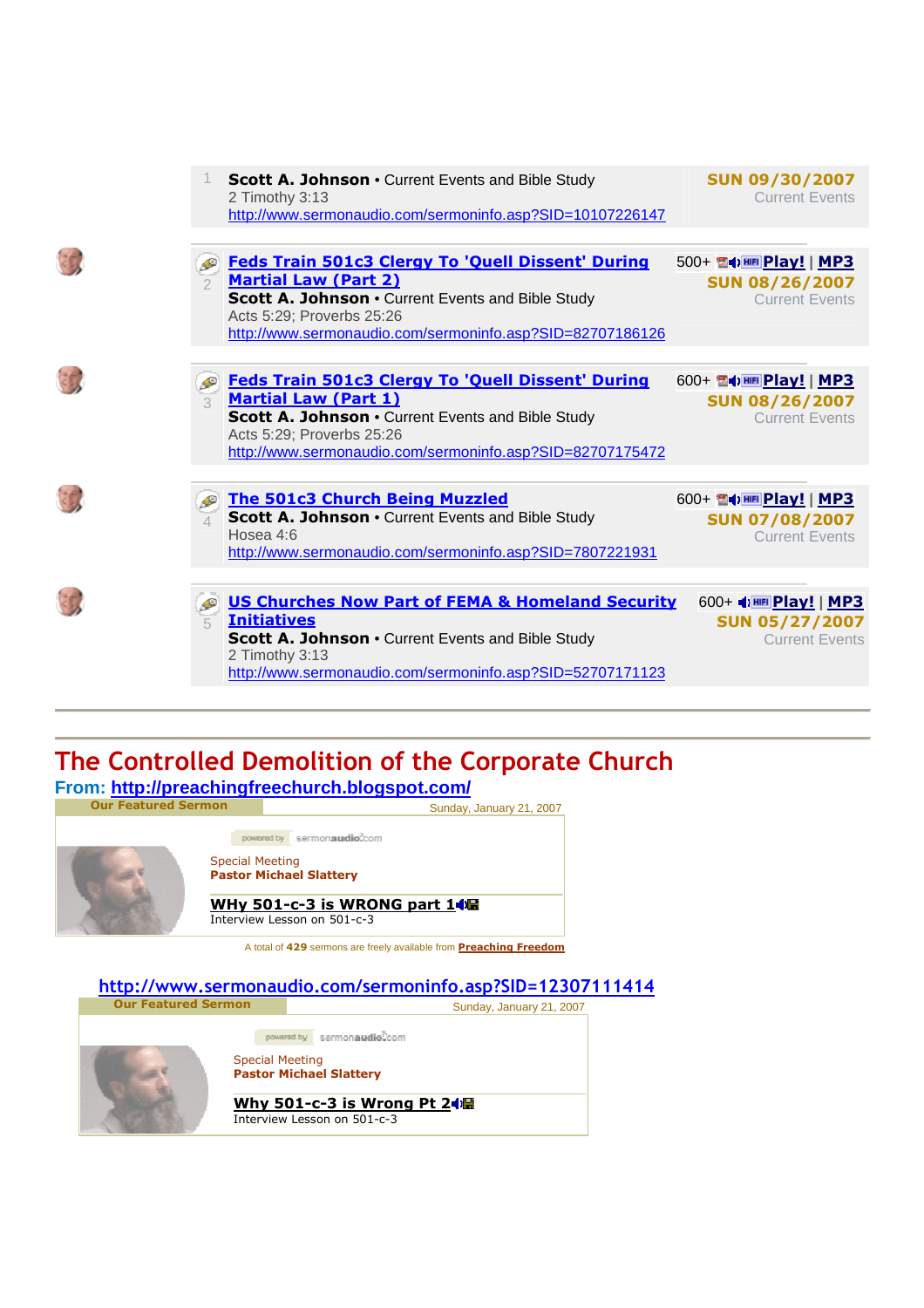### **http://www.sermonaudio.com/sermoninfo.asp?SID=12307112619** A total of **429** sermons are freely available from **Preaching Freedom**

Pastor Slattery has interviewed several folks from around the country on very important issues in relationship to Freedom, Christian Liberty, Biblical Inspiration, politics relating to Church and Freedom issues and even taxes and their proper lawful function. This however was a little different. Pastor Slattery was contacted by a brother who will be referred to as Gordon Comstock (Orwell's 1984) Gordon is putting together a website on Freedom Issues that looks at the conspiracies that are tearing freedom apart. He understands the Masons the Vatican and a host of others who are against Jesus and so he called pastor Slattery after having listened to him on Sermon Audio on these same issues and expressly the 501-c-3 issue and how it muzzles the Churches of America and he asked to Interview Pastor Slattery on this issue. What followed is a 1 hour and 40 minute interview. Pastor Slattery gave the interview as he was walking about in his yard on Saturday evening. The interview is in two parts for easy downloading time. But be warned it is very to the point and exposes this whole mess in detail that 99% of the pastors of America (even the good ones) will not be comfortable with. This interview has a few memory lapses on Pastor Slattery's part on dates, but hey what do you want he was walking around the yard at the time.. (Smile) Please download these and share them or e-mail them directly to every news group or church group you have on your list.

# **THIRTY WAYS THAT THE IRS TRIES TO CONTROL PREACHERS AND CHURCHES IN AMERICA**

### **By Greg J. Dixon, Pastor Emeritus Indianapolis Baptist Temple**

Each of these propositions has been taken from IRS Publication 1828, Tax Guide For Churches and Other Religious Organizations, two letters from the Regional Commissioner of the IRS Cincinnati that the Indianapolis received through discovery, the twenty-two interrogatories that were included with the letters, and the 4 inch file that accompanied the letter with the news clippings on the church and pastor dating back to 1971.

The following demands are what the Internal Revenue Service requires of churches to maintain exemption from Federal Income Tax.

- 1. The church must have a "distinct legal existence" According to IRS publication #557 that legal existence would date from incorporation, page 3. Therefore a church must be incorporated.
- 2. The church must admit that it exists by privilege granted by the IRS (tax-exempt) rather than by right granted by God through the Holy Scriptures, (non-taxable) recognizing another Head (State) rather than Christ.
- 3. The church must have a "recognized creed and form of worship". The IRS must approve (recognize) the creed (belief) and form (manner) of worship.
- 4. The church must have a "definite and distinct ecclesiastical government."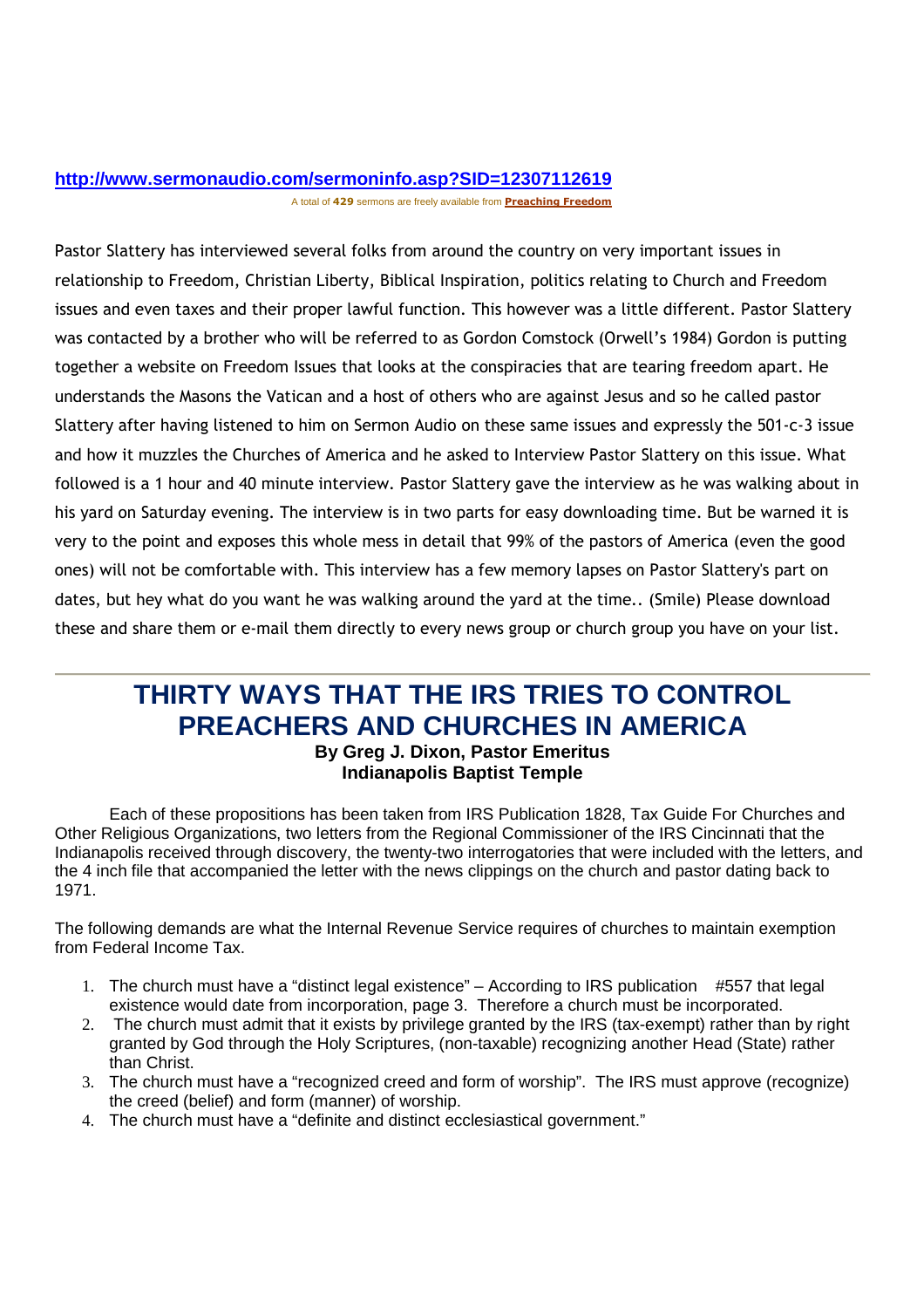- 5. The church must have a "formal code of doctrine and discipline."
- 6. The church must have a "distinct religious history." This is denominational.
- 7. The church must be an "organization".
- 8. The church must be an "organization of ordained ministers".
- 9. The church must have these ordained ministers who are "selected after completing prescribed courses of study". Like the Apostles, who had only "been with Jesus", local Baptist churches many times approve pastors who are not educated at all in any formal way.
- 10. The church must have "established places of worship." True churches many times have no permanent address (place of worship), but because of persecution and other reasons have moved from place to place.
- 11. The church must submit to the IRS by paying a user fee (tribute) for tax-exempt status. This would be contrary to the Scriptures, and U.S., and all State Constitutions.
- 12. The church must be engaged in activities that further "exclusively public Purposes rather than Private interests." The true church of Christ exists for the personal and private interest of Christ her Head, not the State.
- 13. The church must answer to the IRS as to its "daily activities."
- 14. The IRS controls all financial activities of the church including source, donors of \$100.00 or more, and expenditures.
- 15. The church may not use cash, or it will be suspected of money laundering. All books and records must be available for IRS inspection at all times.
- 16. The church must act in the capacity of an informer to the RIS as to who serves at the church in the capacity of "pastors, associates, counselors, educational directors, teachers, office help, clerical, and maintenance personnel."
- 17. The church must inform the IRS as to who the church helps in the area of charity.
- 18. The church must inform the IRS as to love gifts to evangelists and missionaries over \$600.00 by filing a Form 1099 on each including those who are regularly supported.
- 19. The church must use only IRS approved methods of fund raising.
- 20. The pastor of the church must not preach against the tax system of the U.S. or say anything against the practices and tactics of the IRS.
- 21. The pastor of the church must answer to the IRS and give unlimited submission to the civil magistrate pertaining to all laws, federal, state and local, including "Public Policy."
- 22. The pastor of the church must advocate, promote, and actively encourage race mixing if the church has an educational ministry.
- 23. The pastor of the church cannot influence legislation concerning licensure of church ministries.
- 24. The pastor of the church cannot engage in political activity in regard to opposing pornography.
- 25. The pastor of the church cannot actively support legislation that declares that children belong to their parents not the state.
- 26. The pastor of the church cannot actively support legislation opposing a state lottery or other gambling laws.
- 27. The pastor of the church cannot advocate support of the U.s. or State Constitutions as the Supreme Law of the U.S. or the various states.
- 28. The pastor of the church cannot actively participate in opposing the public school system.
- 29. The pastor of the church cannot declare publicly that the church is to obey God, not government.
- 30. The pastor of the church cannot oppose laws legalizing sodomy.

Conclusion: The entire forty-seven page booklet is available for a gift of any amoun including postage and shipping through:

Temple Books P.O. Box 11 Indianapolis, Indiana 46206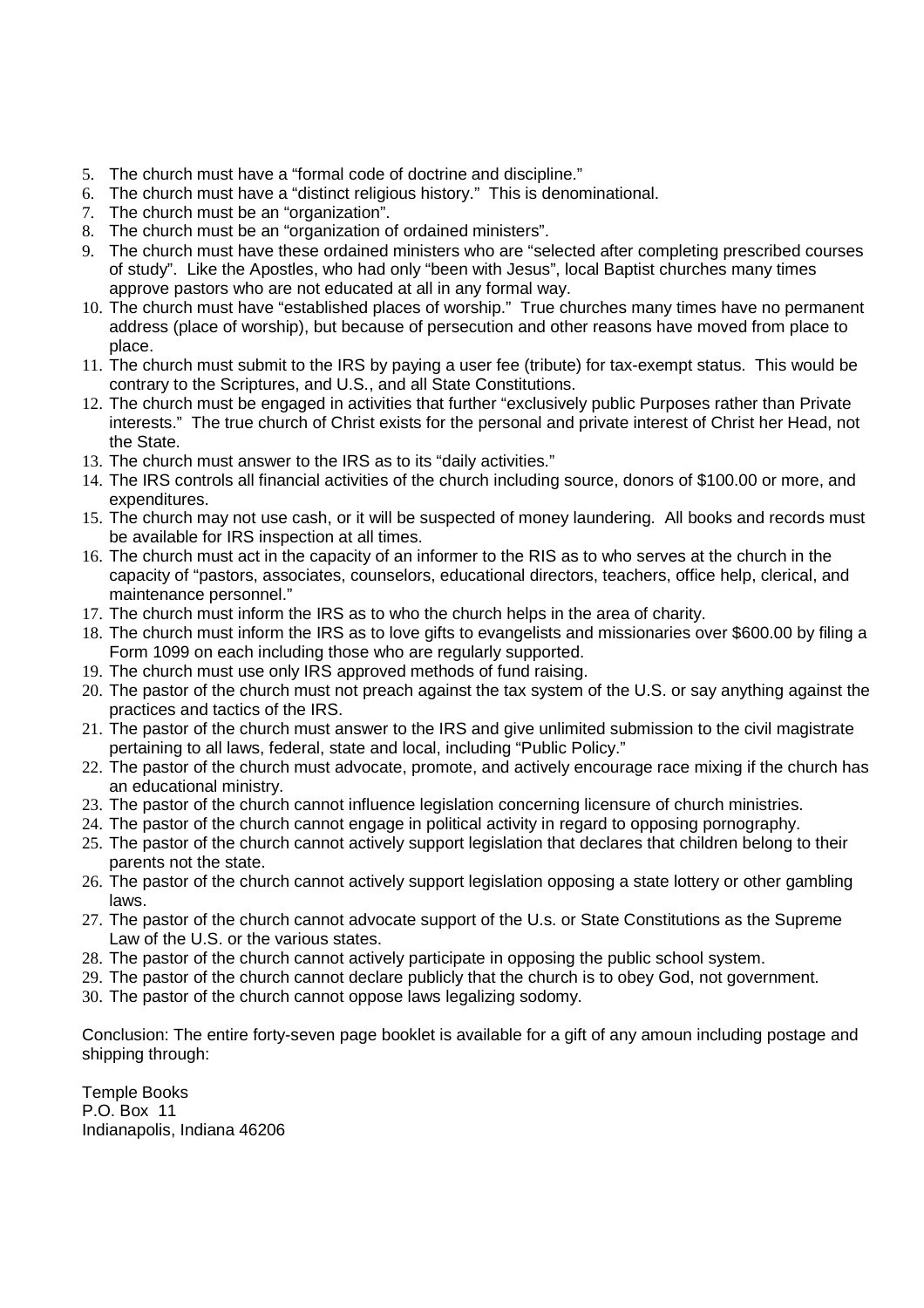E-mail: drgregdixon@earthlink.net Web: www.unregisteredbaptistfellowship.com

### **L.A. ministers asked to spread the word about digital TV - Los Angeles Times**

By Nathan Olivarez-Giles

February 10, 2009

Federal regulators shepherding the U.S. digital television transition visited Los Angeles on Monday and asked for divine assistance.

Broadcasters turn off their analog signals in just over four months, and Federal Communications Commission staffers can't make sure that people buy and set up the converter boxes they'll need for their older TV sets that are hooked up to antennas.Who can? Ministers.

"We need people to take up leadership in their community and make sure nobody gets left out in the switch," FCC Commissioner Jonathan S. Adelstein said during a public forum at the Mount Moriah Baptist Church in South Los Angeles. "Churches already have the infrastructure in place to do that."

Standing at the church pulpit, Adelstein asked the Baptist Ministries Conference of Los Angeles, nearly 50 African American preachers who meet once a month, to include information on the June 12 digital TV switch in their sermons.L.A. County has the largest number of over-the-air viewers in the country, Adelstein said, and those viewers are concentrated in the minority and elderly communities.

"It's sort of an ad-hoc approach to handling this situation, but the next four months will fly by and we need to be ready," he said.

Adelstein and five local FCC field officers handed out applications for \$40 coupons for digital-to-analog converter boxes.

They also dispensed a few pieces of advice: There isn't much difference between a \$40 converter box and a \$70 model; and cable and satellite TV customers don't need one at all.

Adelstein and the field officers spent their morning at a senior center in West Covina, where they explained the upcoming switch and showed how to connect a converter box to a TV. After the midday stop at the church, the group headed to Cal State L.A. to reach out to the Latino community.

The transition, originally scheduled for Feb. 17, was delayed last week by Congress until June 12.

FCC field officers are planning more meetings in schools, churches and neighborhood centers before the switch, Adelstein said. The Monday meeting at Mount Moriah was organized by the Leadership Conference on Civil Rights.

Woodie Ramsey, a deacon at Southern Missionary Baptist Church of South East Los Angeles, **said the ministers were prepared to spread the word.** 

**"It's incumbent upon each church to take care of the needs of its ministry, and this is just one more need for our people," he said. "We'll do our part."**

http://www.latimes.com/technology/la-fi-digitaltv10-2009feb10,0,4225388.story?track=rss

## **Church Organization Refuses To Divulge If Pastors Are On FEMA Payroll**

**Paul Joseph Watson** Prison Planet.com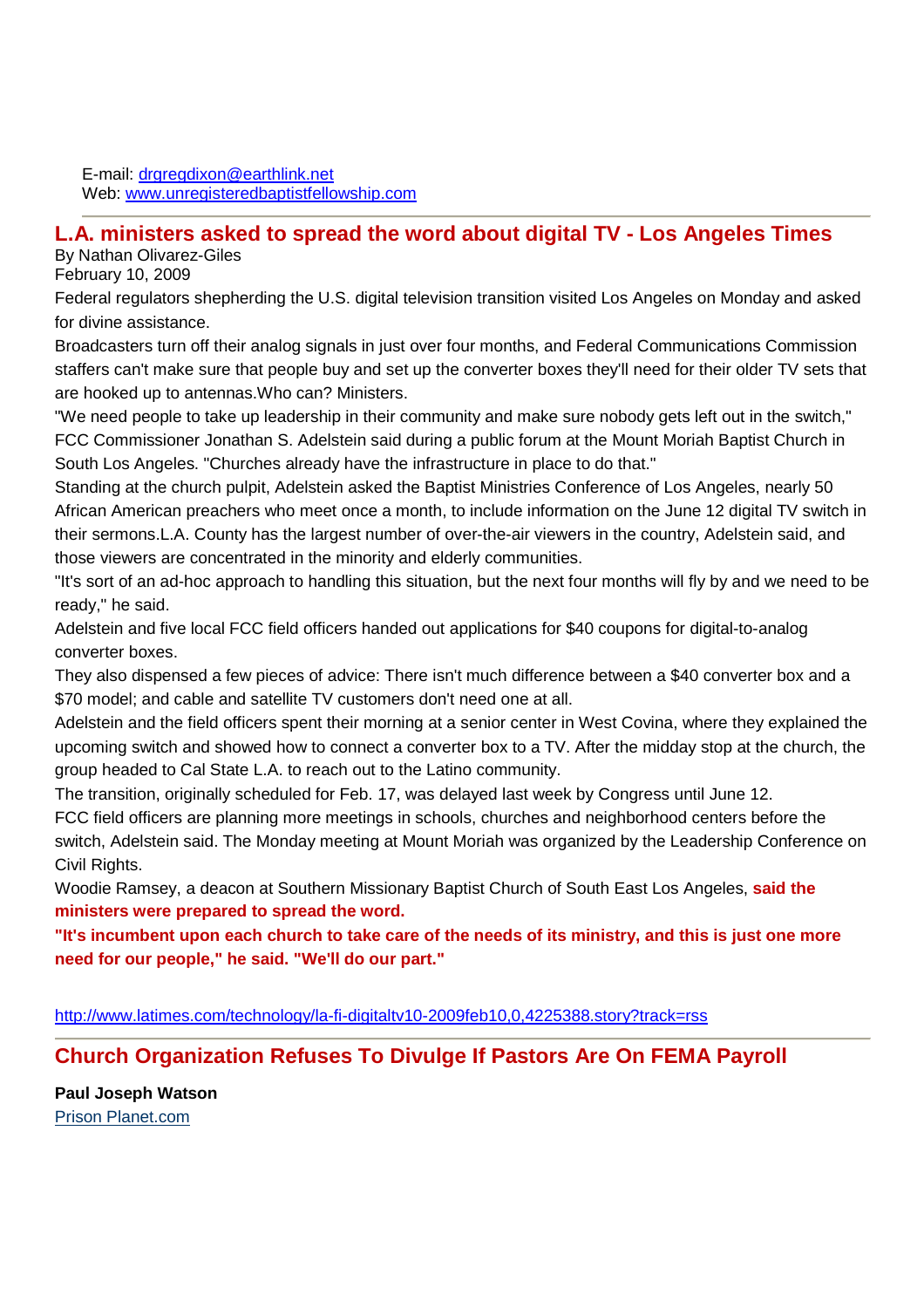Monday, February 2, 2009

A large church organization has refused to divulge how many of its pastors are on the FEMA payroll, after a member expressed concerns about religious leaders being used to condition their congregation to accept the declaration of martial law.

In a May 2006 story we first broke the shocking news that FEMA was training pastors and other religious representatives to become secret police enforcers who teach their congregations to "obey the government" in preparation for a declaration of martial law, property and firearm seizures, and forced relocation.

Despite debunkers and urban myth websites claiming the story was a hoax, it was confirmed in triplicate by mainstream news outlets over a year later.

A KSLA news report confirmed that Clergy Response Teams are being trained by the federal government to "quell dissent" and pacify citizens to obey the government in the event of a declaration of martial law.

Concerned about such developments, a member of the California-based Worldwide Church of God, an organization that boasts 64,000 members in 860 congregations in about 90 countries, asked if any of the church's pastors were involved in the FEMA program.

"The head office quickly replied hastily within an hour by telling me, "Sorry, that is privileged information", the man states. "The reply was in big bold script like I've never seen before in emails. I was also a bit put off by the word "privileged."

"I responded to the stated email and reworded my request slightly by demanding, "are there ANY of our pastors on the payroll of FEMA , YES or NO." Their first response came after about an hour. But, it has been almost 24 hours and I am still waiting for my church's second response to my second request," he adds.

It seems that church groups are reticent to let slip any information concerning the issue of pastors being trained to help manage a state of martial law following the controversy stirred up by the exposure of the program in 2006.

Indeed, the pastors that took a risk by first divulging the information to us were later threatened by Homeland Security and told to keep their mouths shut.

With new legislation in Congress pending that will mandate the set-up of a network of FEMA camp facilities to be used to house U.S. citizens in the event of a national emergency, along with the announcement that tens of thousands of active military personnel are to be placed inside the United States under Northcom, partly for purposes of dealing with "civil unrest" and "crowd control", fears about a state of martial law being prepared are no longer the fantasies of paranoid conspiracy theorists, but an all too real possibility as we move towards the end of the first decade of the 21st century.

**http://www.infowars.com/church-organization-refuses-to-divulge-if-pastors-are-on-fema-payroll/**

## Is Tax Exemption Modern-day Baal Worship?

By Dr. Don Boys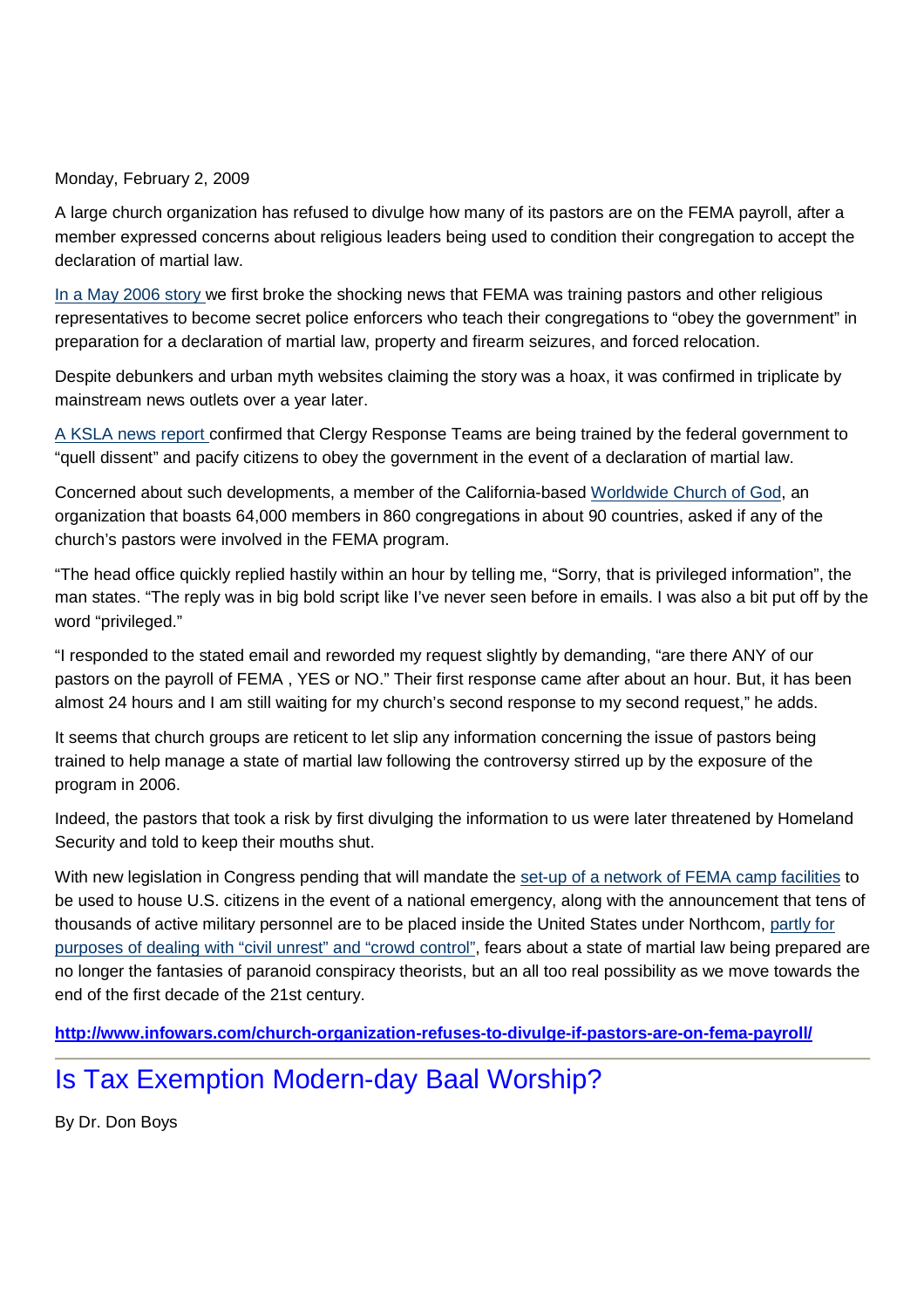Many people have confused the tax issue as it relates to churches. And there is no comparison with personal taxes. That is a different subject altogether. The issue relating to churches and taxes is two-fold: Should churches pay taxes and do churches have a right to demand that all gifts be deductible from a contributor's income tax? That is the issue before us today.

The Bible nor the Constitution speak to this issue of tax deduction. The fact that we have been permitted to deduct from our taxes what we give to the church is simply a benefit that we have had since the income tax was foisted upon us in 1913. I believe that benefit is coming to an end - and maybe it should!

Should churches be willing to bow to Baal in order to have the privilege of tax deduction by its members? Remember the principle that if you get a benefit from government, you willingly put yourself (or church) under its authority while at the same time losing some autonomy.

The Bob Jones decision (where the Supreme Court twisted the Constitution and reality like a pretzel) will haunt us for decades. If a church stands for anything contrary to "public policy" it will be said to be in violation of the Constitution. What is "public policy"? If you preach against perversion, abortion, welfare, etc. then you are going against "public policy" and may lose your tax exemption.

Should a church have tax exempt status especially when you realize the price that must be paid to keep it? The price? Obedience to Federal regulations. If a church did not have the benefits of tax exemption, there would be no "sword" over it. A pastor could preach about any moral issue and could support any political candidate without fear of losing that tax exempt status since the church would not have it to lose. Another question: Suppose you knew a candidate for office were another Hitler who would do irreparable harm to our nation and wreak havoc with our churches. Under the law your church cannot help defeat him and help elect his opponent. Why? Because that is part of the "contract" you have with the government. Is it worth it? Is it now past time for churches to declare themselves totally independent of government coercion by

surrendering their tax exempt status?

Frankly, I think the issue is moot because I believe the government will "cut the cord" between us in order to collect more personal taxes from each of us. Of course, concerned pastors will ask: Will church members continue to give the same amount if their gifts are not deductible from their tax returns? Wise pastors should start preparing their people NOW for that day.

We have bowed the knee to Baal for too long, and while government has its legitimate place, it is not at church! Maybe it is time to tell public officials to keep their grubby hands off the Church of Jesus Christ and keep them out of church coffers. And as for tax exemption, we will trade it for our freedom. Not a bad deal when you come to think about it, and I hope you will. Don Boys, Ph.D

## **New American Theology of Civil Submission**

#### **Youtube | April 14, 2008**

The government has predetermined an important role for the clergy should martial law become a reality in America. While federal military-police powers will hold a key position of authority, the clergy may provide the means for further explaining the call for a new order of civil obedience to a weary public during the national emergency.

Watch this sickening video: http://www.infowars.com/?p=1505

## **IRS WARNS CHURCH MAY LOSE TAX EXEMPTION**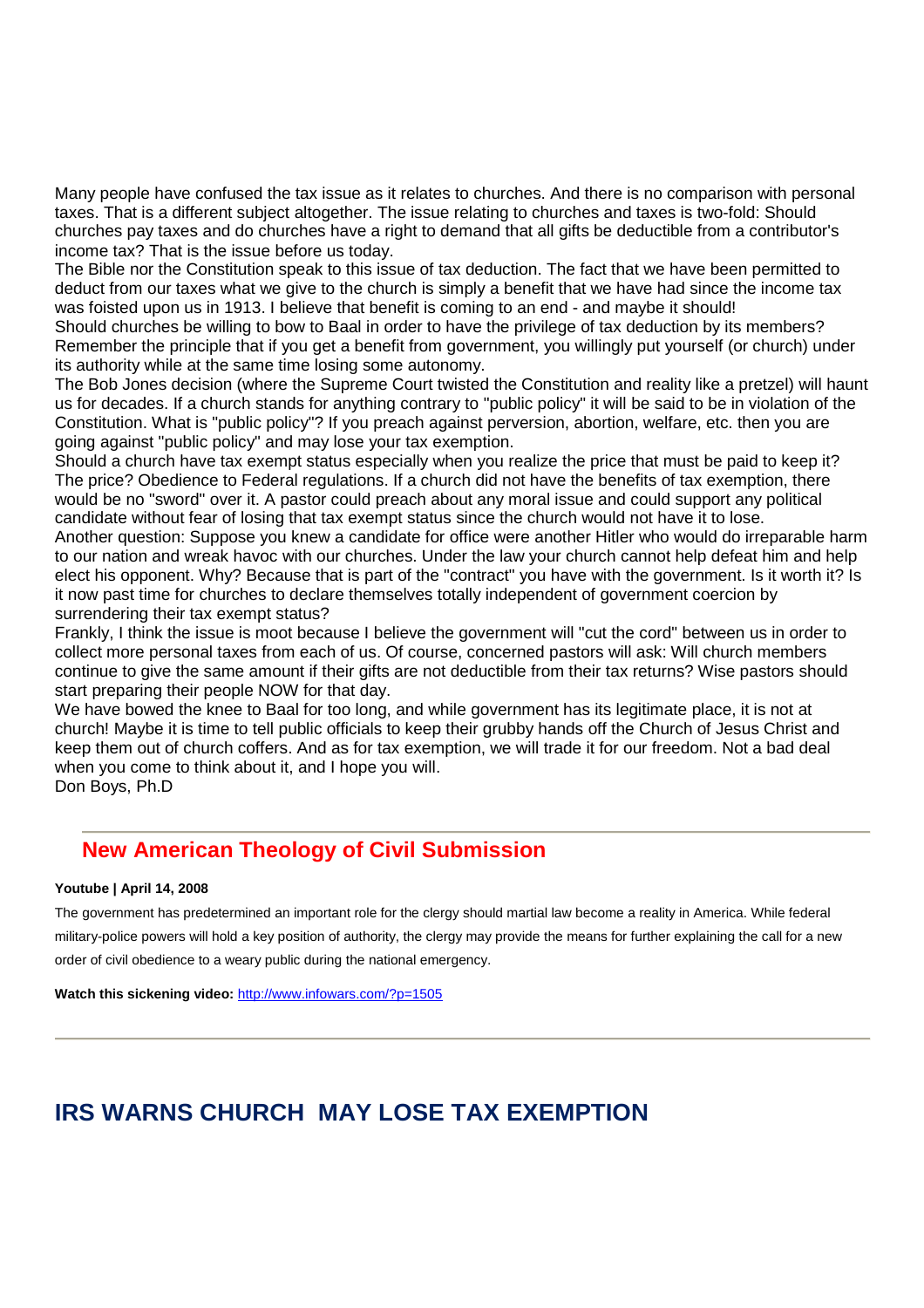#### **Tuesday, November 08, 2005** - FreeMarketNews.com

Free speech and the right to oppose policies you consider unjust may be even more at stake than we had thought under the present Administration. According to a Los Angeles Times story cited on What Really Happened, one of Southern California's largest and most liberal churches could be losing its tax-exempt status, merely because of an anti-war sermon its now-former rector delivered, two days before the 2004 election.

The **Internal Revenue Service has warned** the All Saints Episcopal Church in Pasadena, California, that it may be losing its tax exemption, citing a sermon by the Rev. George F. Regas, on Oct. 31, 2004. In his lesson that day, Regas (who had previously opposed from the pulpit both the Vietnam War and 1991's Gulf War), imagined Jesus in a political debate with then-candidates George W. Bush and John Kerry.

According to the story, he did not take sides or tell parishioners who to vote for, but he did criticize the war in Iraq, stating that Jesus would have called Bush's pre-emptive war "a failed doctrine," and that "Forcibly changing the regime of an enemy that posed no imminent threat has led to disaster." Regas was rector of All Saints from 1967 to 1995, and was a guest speaker at that particular service.

The response from the IRS was far from immediate, but the church received a notice on June 9 that "a reasonable belief exists that you may not be tax-exempt as a church," citing an LA Times account of the Regas sermon. Perhaps most ironic is the fact that the IRS cited the Times's coverage of the sermon, and not the sermon itself, as its basis for the decision; the Times went beyond quoting from the sermon's text and characterized it as a "searing indictment of the Bush administration's policies in Iraq," which also described "tax cuts as inimical to the values of Jesus."

The IRS letter specifically cited these news report characterizations of Regas's words. Meanwhile, current Rector J. Edwin Bacon was quoted as saying, "We are so careful at our church never to endorse a candidate. One of the strongest sermons I've ever given was against President Clinton's fraying of the social safety net." Phone calls by the Times, attempting to reach IRS officials in Washington, D.C. and Los Angeles for comment, were not returned.

A further consideration is that churches all over California have been taking stances on both sides of the controversial Proposition 73, which would ban abortions for minors without parental notification. Some at All Saints believe they are being singled out in spite of the tolerance for this widespread political activity. Bacon said the church had retained the services of a Washington law firm with expertise in tax-exempt organizations, and told his congregation: "It's important for everyone to understand that the IRS concerns are not supported by the facts."

In an October letter to the IRS, Marcus Owens, the church's tax attorney and a former head of the IRS taxexempt section, said, "It seems ludicrous to suggest that a pastor cannot preach about the value of promoting peace simply because the nation happens to be at war during an election season." - ST

staff reports - Free-Market News Network

## **FAITH BASED 501-c-3 Churches are part of HOMELAND SECURITY NOW!**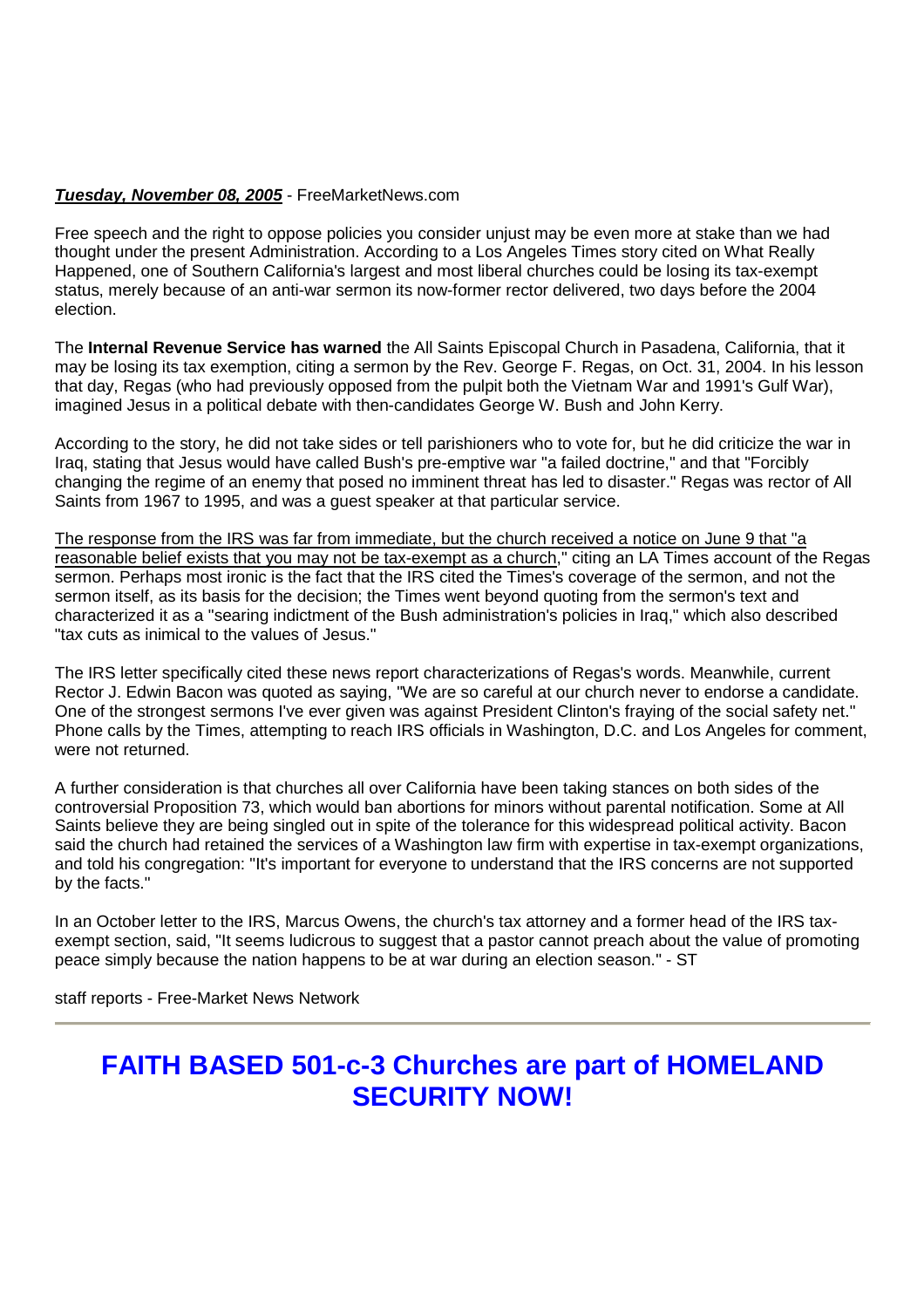**The old cliché "Come shekels, Come shackles" had never been more apparent than on March 7, 2006 when President George Bush gave Executive Order 13397, which literally turned the churches that have taken Faith Based Funds over to the clutches of the Department of Homeland Security. Following is the order in its entirety with a brief comment at the end by Barbara Ketay, of Melbourne, Florida, who is the Legal Associate of the Biblical Law Center and the President of the United States Bar Association.**

**In a subsequent article we will analyze this Order and its consequences further.** 

### **Executive Order 13397 "Church as a Governmental Agency."**

**For Immediate Release Office of the Press Secretary March 7, 2006** 

**Executive Order: Responsibilities of the Department of Homeland Security with Respect to Faith-Based and Community Initiatives** 

**By the authority vested in me as President by the Constitution and the laws of the United States of America, and in order to help the Federal Government coordinate a national effort to expand opportunities for faith-based and other community organizations and to strengthen their capacity to better meet America's social and community needs, it is hereby ordered as follows:** 

**Section 1. Establishment of a Center for Faith-Based and Community Initiatives at the Department of Homeland Security.** 

**(a) The Secretary of Homeland Security (Secretary) shall establish within the Department of Homeland Security (Department) a Center for Faith-Based and Community Initiatives (Center).** 

**(b) The Center shall be supervised by a Director appointed by Secretary. The Secretary shall consult with the Director of the White House Office of Faith-Based and Community Initiatives (WHOFBCI Director) prior to making such appointment.** 

**(c) The Department shall provide the Center with appropriate staff, administrative support, and other resources to meet its responsibilities under this order.** 

**(d) The Center shall begin operations no later than 45 days from the date of this order.** 

**Sec. 2. Purpose of Center. The purpose of the Center shall be to coordinate agency efforts to eliminate regulatory, contracting, and other programmatic obstacles to the participation of faith-based and other community organizations in the provision of social and community services.** 

**Sec. 3. Responsibilities of the Center for Faith-Based and Community Initiatives. In carrying out the purpose set forth in section 2 of this order, the Center shall:** 

**(a) conduct, in coordination with the WHOFBCI Director, a department-wide audit to identify all existing barriers to the participation of faith-based and other community organizations in the delivery of social and community services by the Department, including but not limited to regulations, rules, orders, procurement, and other internal policies and practices, and outreach activities that unlawfully discriminate against, or otherwise discourage or disadvantage the participation of faith-based and other community organizations in Federal programs;** 

**(b) coordinate a comprehensive departmental effort to incorporate faith-based and other community organizations in Department programs and initiatives to the greatest extent possible;** 

**(c) propose initiatives to remove barriers identified pursuant to section 3(a) of this order, including but not limited to reform of regulations, procurement, and other internal policies and practices, and outreach activities;** 

**(d) propose the development of innovative pilot and demonstration programs to increase the participation of faith-based and other community organizations in Federal as well as State and local initiatives; and (e) develop and coordinate Departmental outreach efforts to disseminate information more effectively to faith-based and other community organizations with respect to programming changes, contracting opportunities, and other agency initiatives, including but not limited to Web and Internet resources. Sec. 4. Reporting Requirements.** 

**(a) Report. Not later than 180 days from the date of this order and annually thereafter, the Center shall prepare and submit a report to the WHOFBCI Director.** 

**(b) Contents. The report shall include a description of the Department's efforts in carrying out its responsibilities under this order, including but not limited to:** 

**(i) a comprehensive analysis of the barriers to the full participation of faith-based and other community organizations in the delivery of social and community services identified pursuant to section 3(a) of this order and the proposed strategies to eliminate those barriers; and**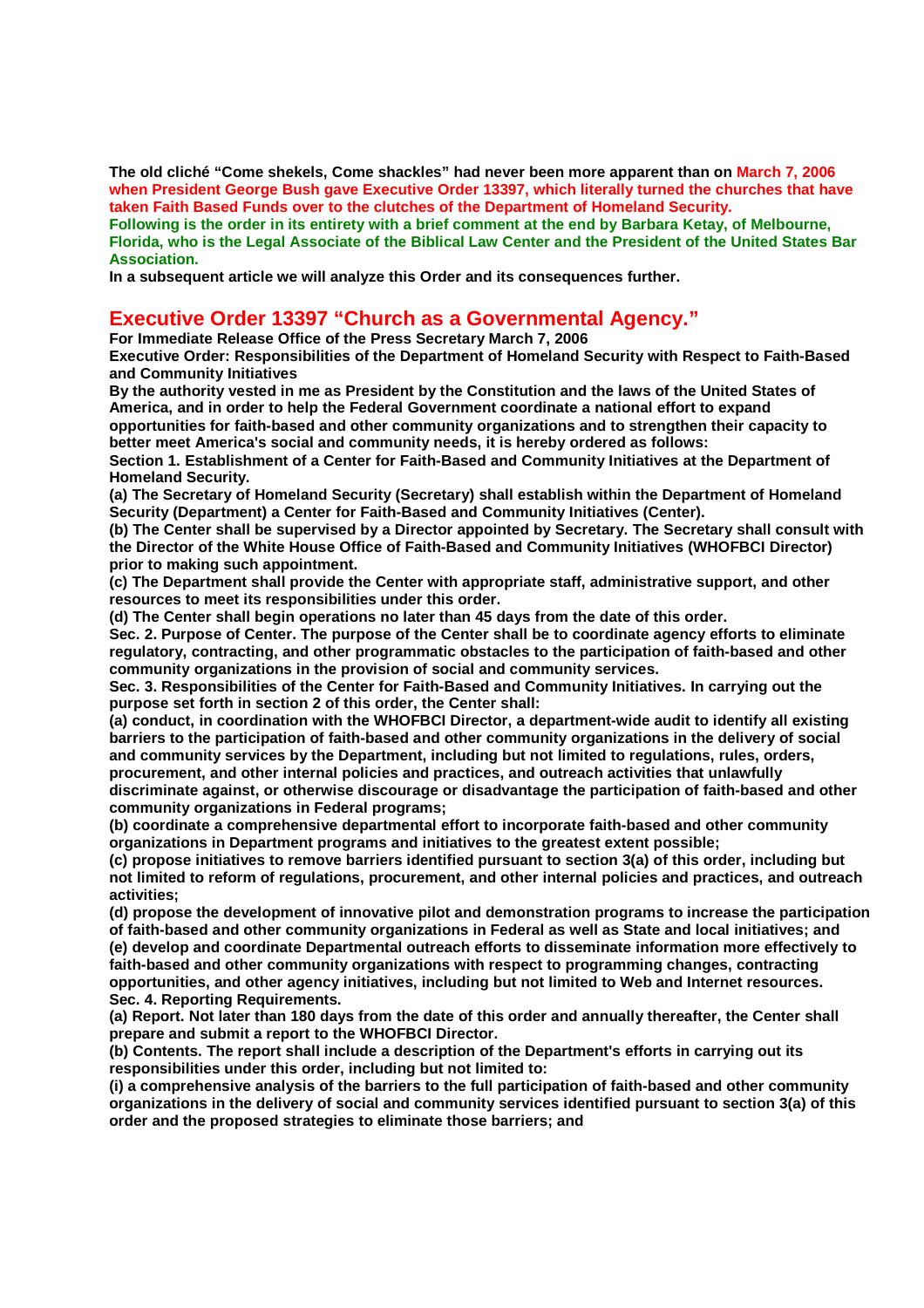**(ii) a summary of the technical assistance and other information that will be available to faith-based and other community organizations regarding the program activities of the agency and the preparation of applications or proposals for grants, cooperative agreements, contracts, and procurement.** 

**(c) Performance Indicators. The first report shall include annual performance indicators and measurable objectives for Departmental action. Each report filed thereafter shall measure the Department's performance against the objectives set forth in the initial report.** 

**Sec. 5. Responsibilities of the Secretary. The Secretary shall:** 

**(a) designate an employee within the department to serve as the liaison and point of contact with the WHOFBCI Director; and** 

**(b) cooperate with the WHOFBCI Director and provide such information, support, and assistance to the WHOFBCI Director as requested to implement this order.** 

**Sec. 6. General Provisions. (a) This order shall be implemented subject to the availability of appropriations and to the extent permitted by law.** 

**(b) This order is not intended to, and does not, create any right or benefit, substantive or procedural, enforceable at law or in equity by a party against the United States, its agencies, or entities, its officers, employees, or agents, or any other person. GEORGE W. BUSH** 

**THE WHITE HOUSE** 

#### http://www.whitehouse.gov/news/releases/2006/03/20060307-5.html

**Comments by Barbara Ketay: In case you missed it, the separation of church and state is gone with the stroke of a pen. As of March 7, 2006, our nation's illustrious leader signed another Executive Order, which tied the Department of Homeland Security to our leader's "faith-based" churches. Wake up, all you nonprofit churches – you now serve the federal government's primary spying agency. That is now your primary function.** 

**How stupid and positively corrupt can you possibly be to take money in exchange for manipulating your flocks of idiot sheep to the national slaughter? And will you also spy on your flock and provide reports to your new master? Remember that faith-based churches are now governmental agencies – just like public schools, mainline media, and all mass communication, etc. – nothing more and nothing less. In exchange for money, have you agreed to pacify and organize your flock in the event of a national emergency? You certainly have, for you have been ordered to do so. You are being told what to do when more "crises" hits the nation, and we know more disasters will hit our nation, as all is now planned right down to our "weather emergencies." All of this is providing the training and relocation exercises for the real crisis to come – the one that permanently collapses Constitutional America.** 

**If you would like to receive The Trumpet Newsletter online, email Dr. Greg Dixon at drgregdixon@earthlink.net** 

|  | <b>SECONDED SCHUTCHES NOW Part of FEMA &amp; Homeland Security</b> | 600+<br><sub>MP3</sub> |
|--|--------------------------------------------------------------------|------------------------|
|  | <b>Initiatives</b>                                                 | <b>SUN 05/27/2007</b>  |
|  | http://www.sermonaudio.com/sermoninfo.asp?SID=52707171123          | <b>Current Events</b>  |
|  | <b>Scott A. Johnson • Current Events and Bible Study</b>           |                        |
|  | 2 Timothy 3:13                                                     |                        |

**Romans 13 & Unlimited Subservience to the Government: Where should a Bible Believing Christian Draw the Line?**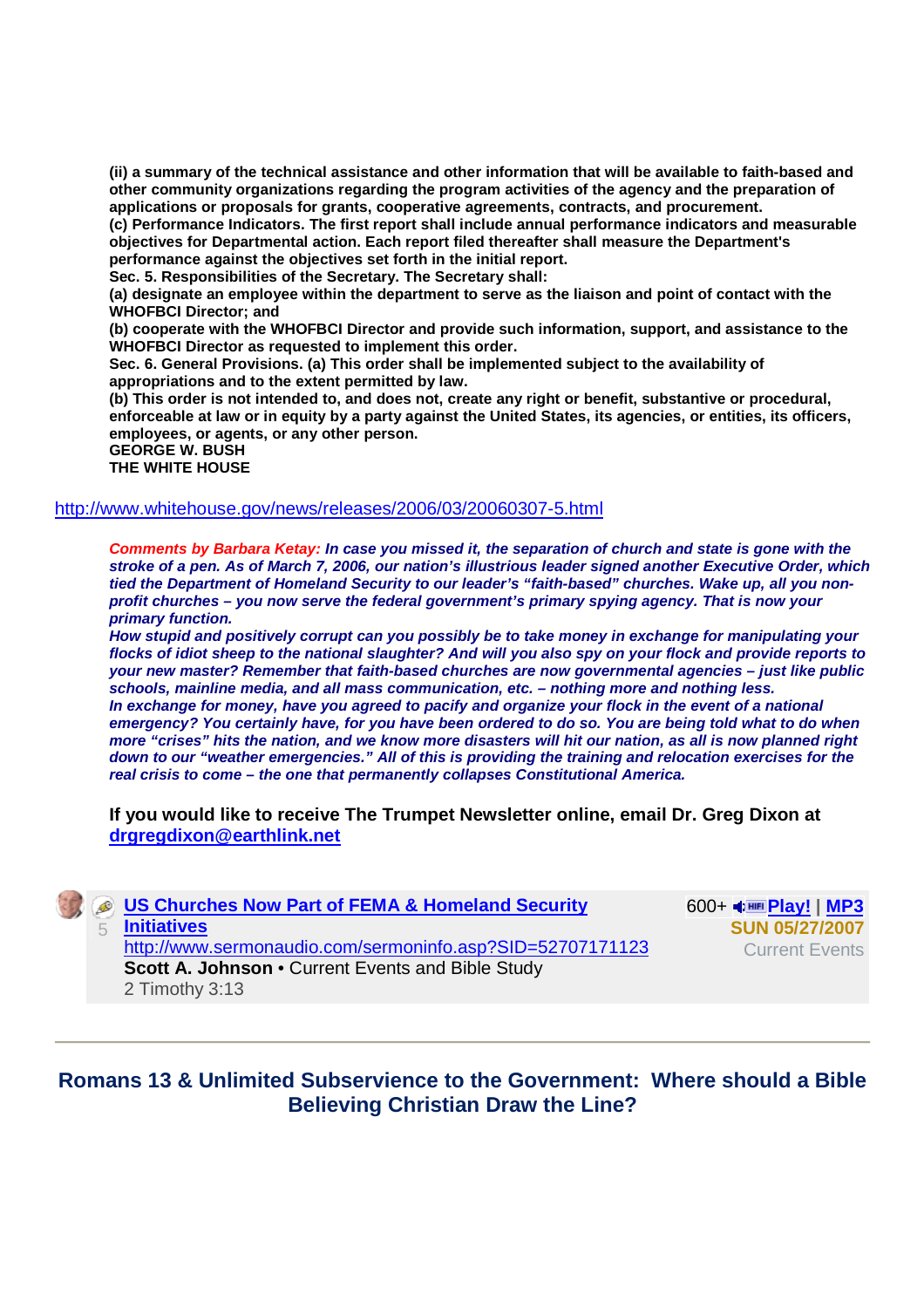

It seems that every time someone such as myself attempts to encourage our Christian brothers and sisters to resist an unconstitutional or otherwise *P* Prinside Bound and closes to receive the control of the retort, "What about Romans Chapter 13? We Christians must submit to government. Any government. Read your Bible, and leave me alone."

Or words to that effect.

No doubt, some who use this argument are sincere. They are only repeating what they have heard their pastor and other religious leaders say. On the other hand, let's be honest enough to admit that some who use this argument are just plain lazy, apathetic, and indifferent.

And Romans 13 is their escape from responsibility. I suspect this is the much larger group, by the way.

Nevertheless, for the benefit of those who are sincere (but obviously misinformed), let's briefly examine Romans Chapter 13. I quote Romans Chapter 13, verses 1 through 7, from the Authorized King James text:

"Let every soul be subject unto the higher powers. For there is no power but of God: the powers that be are ordained of God. Whosoever therefore resisteth the power, resisteth the ordinance of God: and they that resist shall receive to themselves damnation. For rulers are not a terror to good works, but to the evil. Wilt thou then not be afraid of the power? do that which is good, and thou shalt have praise of the same: For he is the minister of God to thee for good. But if thou do that which is evil, be afraid; for he beareth not the sword in vain: for he is the minister of God, a revenger to execute wrath upon him that doeth evil. Wherefore ye must needs be subject, not only for wrath, but also for conscience sake. For this cause pay ye tribute

also: for they are God's ministers, attending continually upon this very thing. Render therefore to all their dues: tribute to whom tribute is due; custom to whom custom; fear to whom fear; honor to whom honor."

Do our Christian friends who use these verses to teach that we should not oppose President Bush or any other political leader, really believe that civil magistrates have **unlimited authority to do anything they want without opposition?** I doubt whether they truly believe that.

For example, what if our President decided to resurrect the old monarchal custom of **Jus Primae Noctis** (Law of First Night)? That was the old medieval custom when the king claimed the right to sleep with a subject's bride on the first night of their marriage. Would our sincere Christian brethren sheepishly say, "Romans Chapter 13 says we must submit to the government"?

I think not. And would any of us respect any man who would submit to such a law?

### **So, there are limits to authority**.

A father has authority in his home, but does this give him power to abuse his wife and children? Of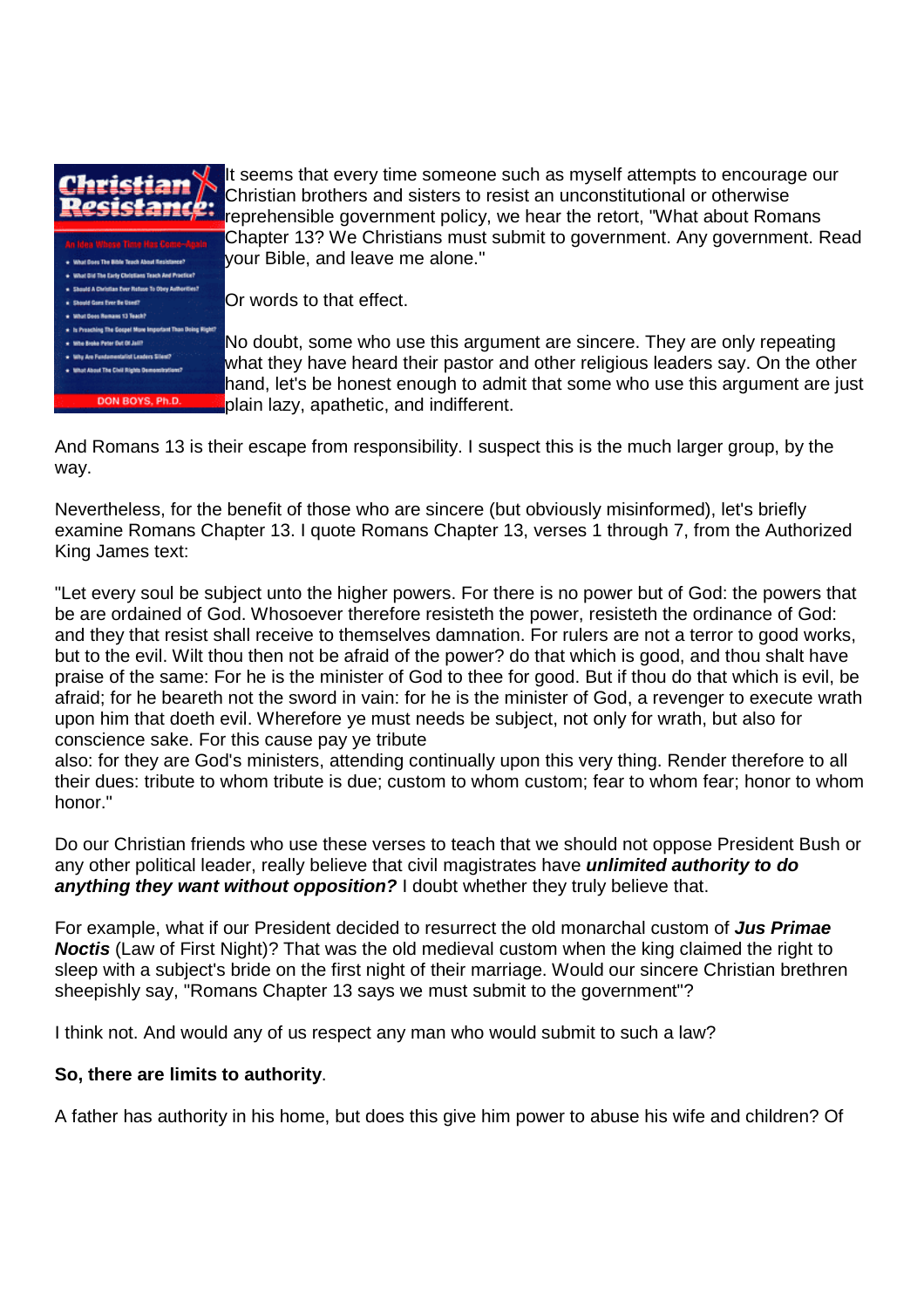#### course not.

An employer has authority on the job, but does this give him power to control the private lives of his employees? No.

A pastor has overseer authority in the church, but does this give him power to tell employers in his church how to run their businesses? Of course not.

#### **All human authority is limited in nature. No man has unlimited authority over the lives of other men. (Lordship and Sovereignty is the exclusive domain of Jesus Christ.)**

By the same token, a civil magistrate has authority in civil matters, but his authority is limited and defined. Observe that Romans Chapter 13 clearly limits the authority of civil government by **strictly defining its purpose**: "For rulers are not a terror to good works, but to the evil . . . For he is the minister of God to thee for good . . . for he is the minister of God, a revenger to execute wrath upon him that doeth evil."

Notice that civil government must not be a "terror to good works." It has no power or authority to terrorize good works or good people. God never gave it that authority. And any government that oversteps that divine boundary has no divine authority or protection.

Civil government is a "minister of God to thee for good." It is a not a minister of God for evil. Civil magistrates have a divine duty to "execute wrath upon him that doeth evil." **They have no authority to execute wrath upon him that doeth good.** None. Zilch. Zero. And anyone who says they do is lying.

So, even in the midst of telling Christians to submit to civil authority, **Romans Chapter 13 limits the power and reach of civil authority.**

Did Moses violate God's principle of submission to authority when he killed the Egyptian taskmaster in defense of his fellow Hebrew?

Did Elijah violate God's principle of submission to authority when he openly challenged Ahab and Jezebel?

Did David violate God's principle of submission to authority when he refused to surrender to Saul's troops?

Did Daniel violate God's principle of submission to authority when he disobeyed the king's law to not pray audibly to God?

Did the three Hebrew children violate God's principle of submission to authority when they refused to bow to the image of the state?

Did John the Baptist violate God's principle of submission to authority when he publicly scolded King Herod for his infidelity?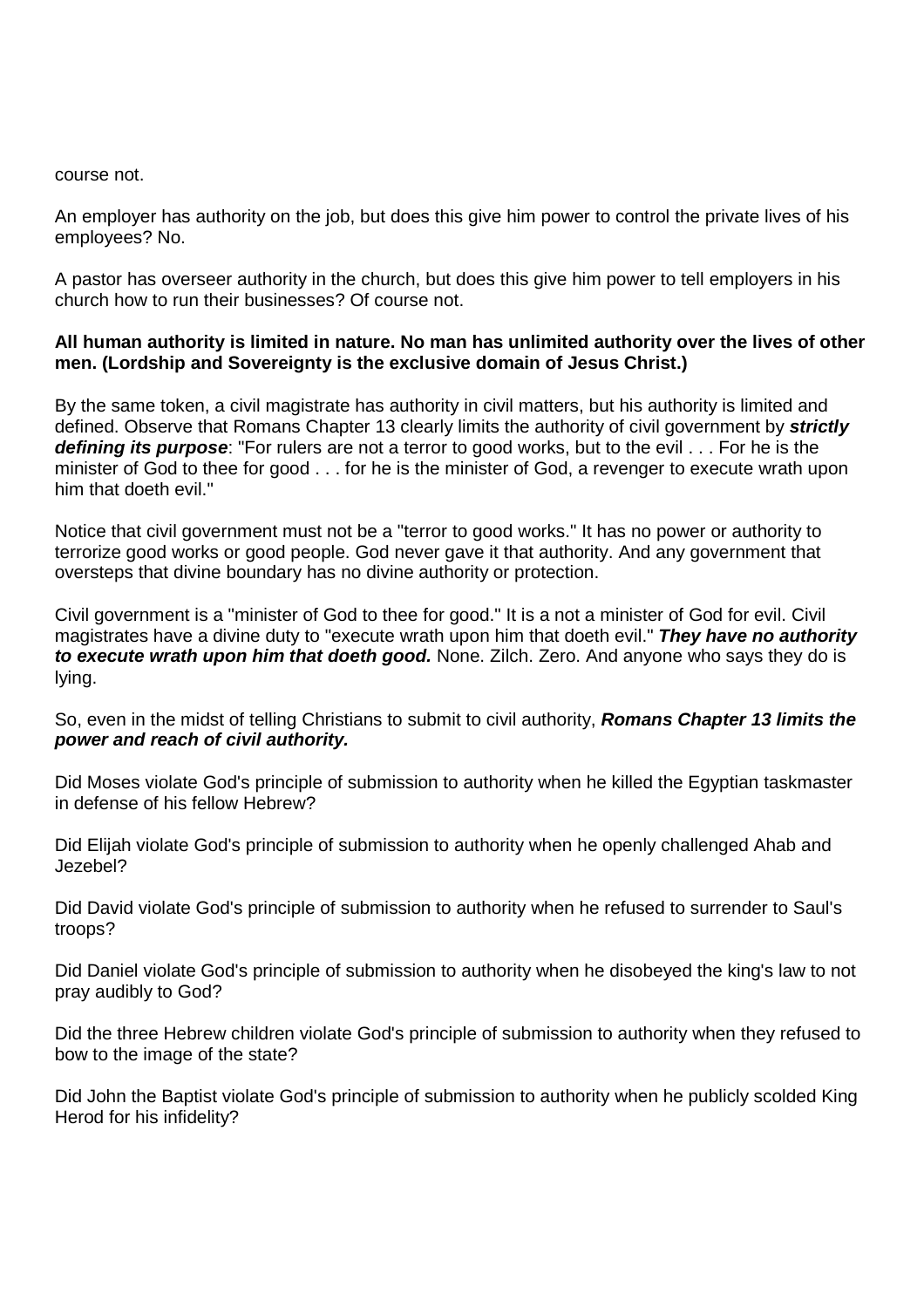Did Simon Peter and the other Apostles violate God's principle of submission to authority when they refused to stop preaching on the streets of Jerusalem?

**Act 5:29** Then Peter and the other apostles answered and said, We ought to **obey God rather than men**.

Did Paul violate God's principle of submission to authority when he refused to obey those authorities who demanded that he abandon his missionary work? In fact, Paul spent almost as much time in jail as he did out of jail.

**Remember that every apostle of Christ (except John) was killed by hostile civil authorities opposed to their endeavors. Christians throughout church history were imprisoned, tortured, or killed by civil authorities of all stripes for refusing to submit to their various laws and prohibitions. Did all of these Christian martyrs violate God's principle of submission to authority?** 

### **So, even the great prophets, apostles, and writers of the Bible (including the writer of Romans Chapter 13) understood that human authority--even civil authority--is limited.**

Plus, Paul makes it clear that our submission to civil authority must be predicated on more than fear of governmental retaliation. Notice, he said, "Wherefore ye must needs be subject, not only for wrath, but also for conscience sake." Meaning, our obedience to civil authority is more than just "because they said so." **It is also a matter of conscience**. This means we must think and reason for ourselves regarding the justness and rightness of our government's laws.

Obedience is not automatic or robotic. It is a result of both rational deliberation and moral approbation.

**Therefore, there are times when civil authority may need to be resisted.** Either governmental abuse of power or the violation of conscience (or both) could precipitate civil disobedience. Of course, how and when we decide to resist civil authority is an entirely separate issue. And I will reserve that discussion for another time.

Beyond that, we in the United States of America do not live under a monarchy. We have no king. There is no **single governing official in this country**. America's "supreme Law" does not rest with any man or any group of men. America's "supreme Law" does not rest with the President, the Congress, or even the Supreme Court. In America, the U.S. Constitution is the "supreme Law of the Land." Under our laws, every governing official publicly promises to submit to the Constitution of the United States. Do readers understand the significance of this distinction?

This means that in America the "higher powers" are not the men who occupy elected office; they are the tenets and principles set forth in the U.S. Constitution. Under our laws and form of government, it is the duty of every citizen, including our elected officials, to obey the U.S. Constitution.

Dear Christian friend, the above is exactly the proper understanding of our responsibility to civil authority in these United States, as per the teaching of Romans Chapter 13.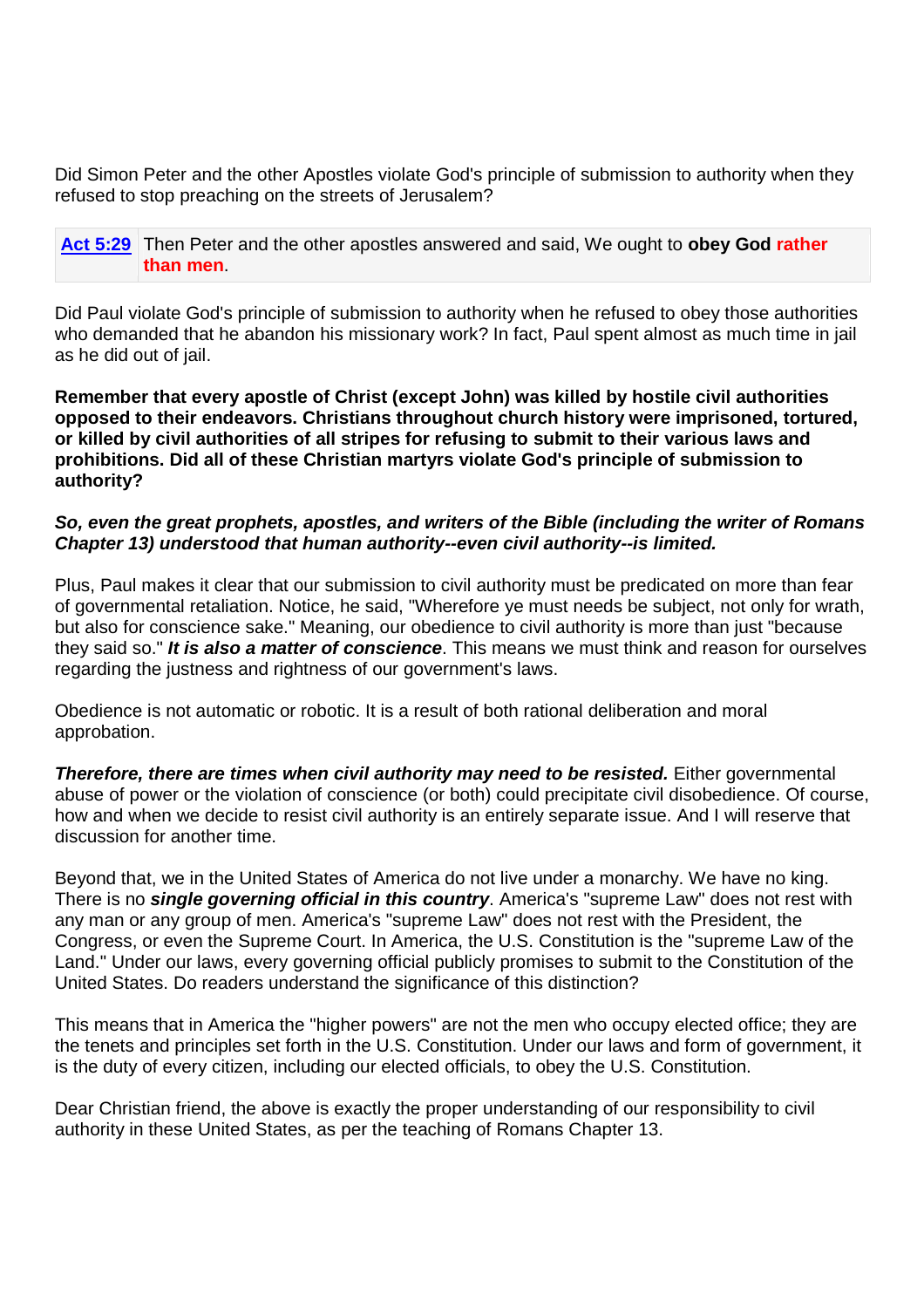Furthermore, Christians, above all people, should desire that their elected representatives submit to the Constitution, because it is constitutional government that has done more to protect Christian liberty than any governing document ever devised by man..

As a result, Christians in America (for the most part) have not had to face the painful decision to "obey God rather than men" and defy their civil authorities.

The problem in America today is that we have allowed our political leaders to violate their oaths of office and to ignore, and blatantly disobey, the "supreme Law of the Land," the U.S. Constitution.

Therefore, if we truly believe Romans Chapter 13, we will insist and demand that our civil magistrates submit to the U.S. Constitution.

Now, how many of us Christians are going to truly obey Romans Chapter 13?

#### Proverbs: "A righteous man falling down before the wicked is as a troubled **25:26 fountain, and a corrupt spring."**

---- Original Message -----

**From:** Greg Dixon

Dear friend in Christ, Some fifteen years ago or more I stood in the pulpit of the Indiana Baptist College of the city of Indianapolis, which later became Heritage Baptist University, in a summer tent camp meeting and warned the pastors that this event that World Net Daily announces today would take place in the future. Most of those present stared at me with glassy eyes. One of the most prominent pastors of the area followed me to the pulpit and In his introductory remarks rebuked me publicly for preaching that type of sermon because it had nothing to do with our responsibility as preachers of getting the gospel of Christ to out. That dear brother is with the Lord now. I am still here to see the prophecy that I warned of, which was not in reality a prophecy but based on sound facts, fulfilled before the entire world. However the preachers for the most part are still glassy eyed and I am still being attacked for trying to warn them. Amazing but true.

### **Dr. Greg Dixon**



**During the coming dissolution of our Constitutional government, will your pastor cooperate with the Federal Government, as liberal Protestant pastors meekly did under the terror of Adolf Hitler?**

Before you scoff, let us review our current news story.

NEWS BRIEF: "Homeland Security Enlists Clergy to Quell Public Unrest if Martial Law Ever Declared", KSLA-TV, Shreveport, LA, Aug 23, 2007 View the actual TV video on

this most explosive topic!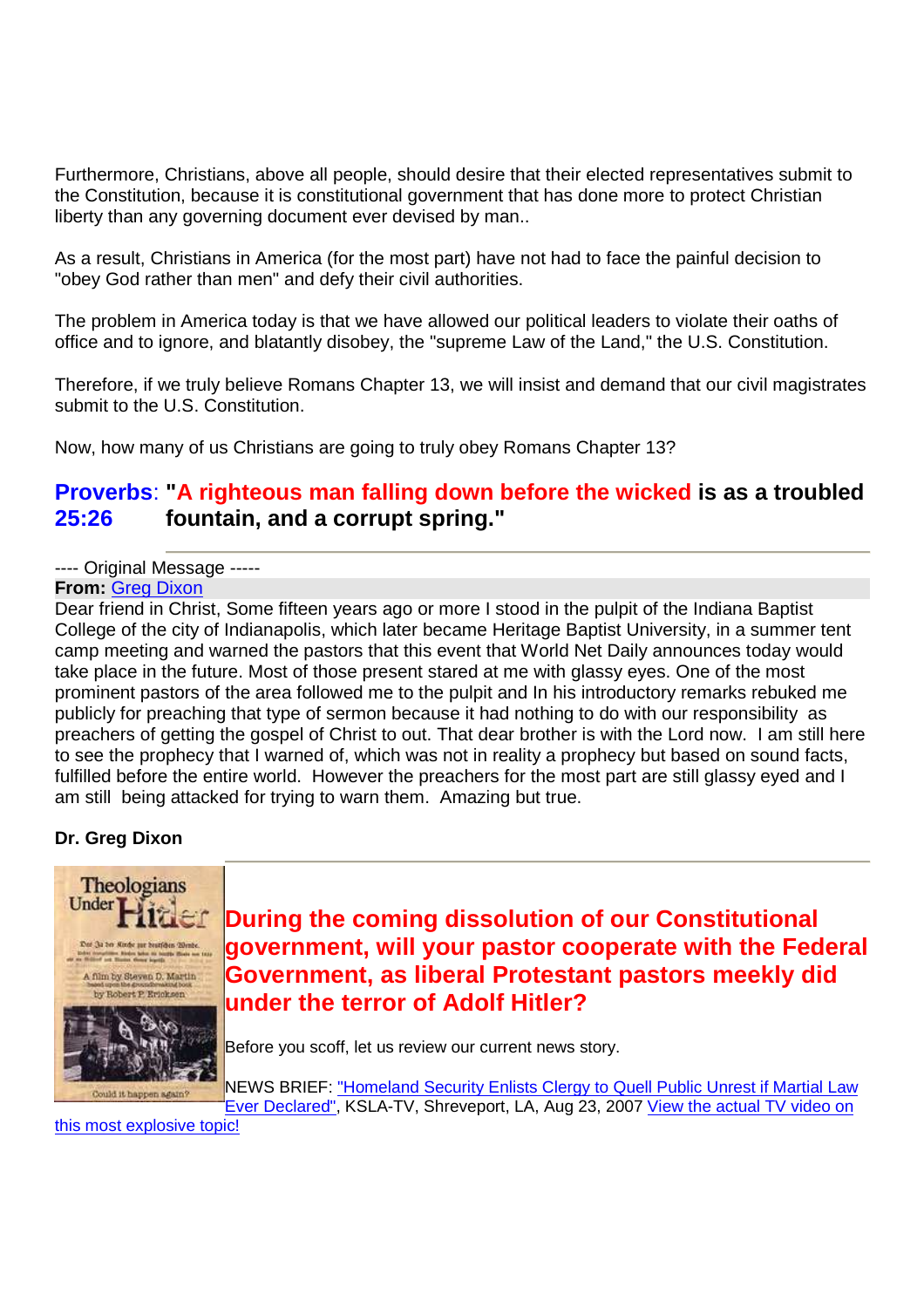"Could martial law ever become a reality in America? Some fear any nuclear, biological or chemical attack on U.S. soil might trigger just that. KSLA News 12 has discovered that the clergy would help the government with potentially their biggest problem: Us."

The Federal Government rightly knows that many, many gun owners are genuine Christians. Therefore, in the early stages of the managed crisis which will give Federal officials the opportunity to dissolve our Constitutional government and take away our freedoms, they know they will have to deal with gun owners who are Biblebelieving Christians.

How can the government possibly convince these Christian gun owners to surrender their guns peaceably? Remember, the first acts a dictatorial government always takes is to declare martial law and then confiscate guns from the public. Therefore, this discussion is not an academic one, is it?

"... gun confiscation is exactly what happened during the state of emergency following Hurricane Katrina in New Orleans, along with forced relocation. U.S. Troops also arrived, something far easier to do now, thanks to last year's elimination of the 1878 Posse Comitatus act, which had forbid regular U.S. Army troops from policing on American soil." (Ibid.)

The government plans to create the conditions ripe for the imposition of dictatorship. What is their plan?

1) Huge disaster -- in this case, the Illuminati plans another disaster on the scale of 9/11, or possibly even greater. Such a disaster would provide the pretext to implement their plan created over 100 years ago; we speak more of this fact, below, as we discuss "The Protocols of the Learned Elders of Zion".

2) Forced relocation from their homes -- New Orleans residents were forced to relocate out of their neighborhoods, in many instances to other states. Disclocation is key to disruption of normal life for tens of millions of civilians.

3) American troops could patrol the city, because Presidents Clinton and Bush have consistently eroded the prohibitions of the Posse' Comitatus Act. It generally prohibits Federal military personnel and units of the United States National Guard under Federal authority from acting in a law enforcement capacity within the United States, except where expressly authorized by the Constitution or Congress. The Posse Comitatus Act and the Insurrection Act substantially limit the powers of the Federal government to use the military for law enforcement.In New Orleans after Hurricane Katrina, Army troops did engage in law enforcement duties, as the video, below, demonstrates.

Now, let us return to this feature story, so we can see the role the government envisions for clergymen who do not know their Bibles. You will literally see that deceived and/or "wolves in sheep's clothing" clergymen are going to fulfill the role of the "Judas Goat", the animal which sheepherders use to be the first up the ramp to the slaughter truck, knowing that, once sheep see the goat going up the ramp, they will quietly and meekly follow -- going to their slaughter without resistance!

"If martial law were enacted here at home, like depicted in the movie 'The Siege', easing public fears and quelling dissent would be critical. And that's exactly what the 'Clergy Response Team' helped accomplish in the wake of Katrina. Dr. Durell Tuberville serves as chaplain for the Shreveport Fire Department and the Caddo Sheriff's Office. Tuberville said of the clergy team's mission, 'the primary thing that we say to anybody is, 'let's cooperate and get this thing over with and then we'll settle the differences once the crisis is over.' " (Ibid., Emphasis added)

That last concept is most interesting, don't you think? Liberal clergy will be assuring their flock that they will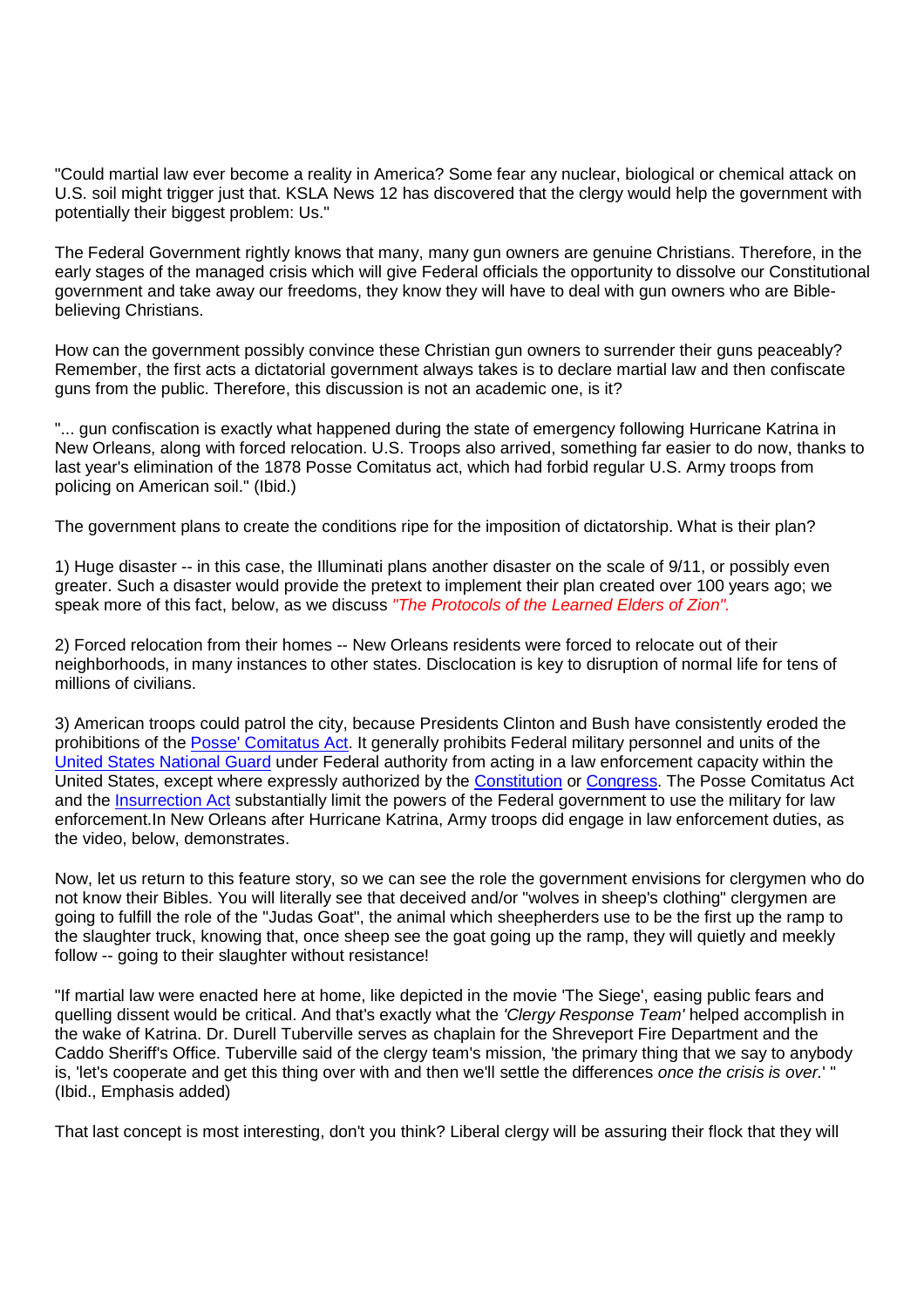soon get their freedoms and their Constitution back "once the crisis is over". Isn't it interesting that the Illuminati thought of this very concept as they planned over 100 years ago to take our freedoms from us? Listen to their exact wording:

"4. WE ARE WOLVES -- The [people] are a flock of sheep, and we are their wolves. And you know what happens when the wolves get hold of the flock?

5. There is another reason also why they will close their eyes: for we shall keep promising them to give back all the liberties we have taken away as soon as we have quelled the enemies of peace and tamed all parties .....

6. It is not worthwhile to say anything about how long a time they will be kept waiting for this return of their liberties" ["PROTOCOL 11 -- THE TOTALITARIAN STATE", The Protocols of the Learned Elders of Zion]

Did you completely understand this last sentence? "It is not worthwhile to say anything about how long a time they will be kept waiting for this return of their liberties".

To see how important this false assurance is going to be to these clergymen in convincing people to cooperate with the Federal Government, let us return to this current news article.

"Civil rights advocates believe the amount of public cooperation during such a time of unrest may ultimately depend on how long they expect a suspension of rights might last." (Ibid.)

All clergymen who plan on cooperating with the Federal Government by holding up the false hope that, when the crisis is over, the people will get their freedoms and their Constitution back, had better think again! No hungry wolf ever spares the life of his victim once he has him in his jaws. Neither will this most power-hungry Illuminati ever give his victims another chance once he has disbanded the beloved American Constitution.

Lest you think I am wrong on this issue, listen to a current Illuminati boldly state this part of the Plan.

"Gen. Tommy Franks says that if the United States is hit with a weapon of mass destruction that inflicts large casualties, the Constitution will likely be discarded in favor of a military form of government ... if terrorists succeeded in using a weapon of mass destruction (WMD) against the U.S. or one of our allies, it would likely have catastrophic consequences for our cherished republican form of government." ("Gen. Franks Doubts Constitution Will Survive WMD Attack", by NewsMax, 11/21/03; read our analysis in NEWS1979).

At this point, you must be asking yourself a pertinent question: since Christians place much stock in the Bible, will these liberal clergymen be able to base their message of cooperation with the government upon any Scripture?

Let us return to our news story:

"For the clergy team, one of the biggest tools that they will have in helping calm the public down or to obey the law is the bible itself, specifically Romans 13. Dr. Tuberville elaborated, 'because the government's established by the Lord, you know. And, that's what we believe in the Christian faith. That's what's stated in the scripture'." (Ibid.)

Too many churches and pastors have been misleading their flocks on this issue for the past 100 years. Cutting Edge recently posted an article written by Pastor Chuck Baldwin on this very subject. While we cannot quote it at length here, we encourage you to read it fully, for Pastor Baldwin debunks the use of Romans 13 as the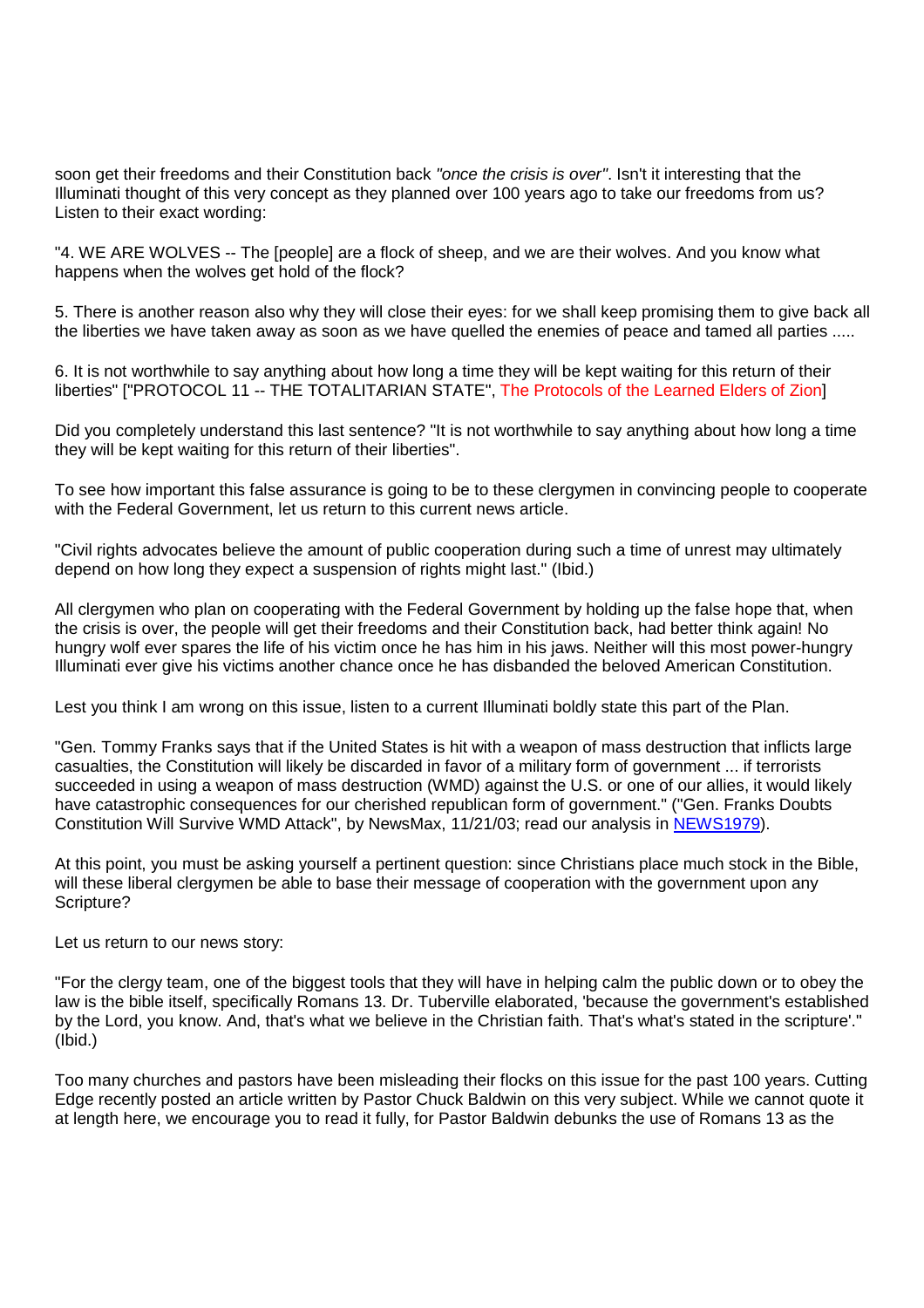basis for meekly cooperating with the government all of the time, and under any circumstances. This article is NEWS2229.

During the reign of Adolf Hitler, three prominent Protestant theologians were dramatically successful in convincing German Protestants to cooperate with Hitler, including with his genocide of 18 million "Devalued People". (See DVD pictured above, "Theologians Under Hitler". You will be shocked)

The Illuminati here in America is using this same tactic, and will most assuredly get the same cooperative response, from a Christian population not familiar enough with Romans 13 to know when they are being deceived.

When America has reached this unfortunate point, will these liberal clergymen also use the powers of their office to assist the government in the persecution of true believers who are not willing to give the Federal Government carte blanche authority based on Romans 13, or who are not willing to compromise their beliefs to accomodate the new political/religious paradigm?

Will these liberal christian leaders act like the liberal churchmen of Hitler's Germany in identifying recalcitrant church members and turn them in to the dictatorial authorities?

I personally believe that much of the reason genuine Christians will be turned in to authorities is because church leaders submissive to the government will turn them in. Hitler was so successful in turning Germany from a democracy to the kind of dictatorial power which could murder 18 million devalued people and begin a war which would consume the lives of tens of millions, that the current Illuminati leadership is following his example.

If you are a genuine Christian pastor, are you prepared for officers of Homeland Security to enter your sanctuary, to sit down on your front row -- dressed in intimidating official clothing -- and to listen to your sermon and your announcements? Are you prepared to have them arrest you after the service for not adhering to official government guidelines as to what you can and cannot say?

These intimidation tactics worked extremely well during Hitler's reign, and they will work once again, all over the world. Pastors need to remember the era in which they are living, and not succumb to the temporary political and religious pressure from your Illuminist government, but keep their minds focused on the eternal.

This following Biblical passage is simply pregnant with meaning for pastors and other church leaders of this present era.

Proverbs : "A righteous man falling down before the wicked is as a troubled fountain, and a corrupt spring." 25:26

## **Feds Train Clergy To "Quell Dissent" During Martial Law**

Shocking KSLA 12 news report confirms story we broke last year, Pastors to cite Romans 13 as reason for public to obey government orders, relinquish guns and be taken to camps during state of emergency

> Paul Joseph Watson Prison Planet Thursday, August 16, 2007

A shocking KSLA news report has confirmed the story we first broke last year, that Clergy Response Teams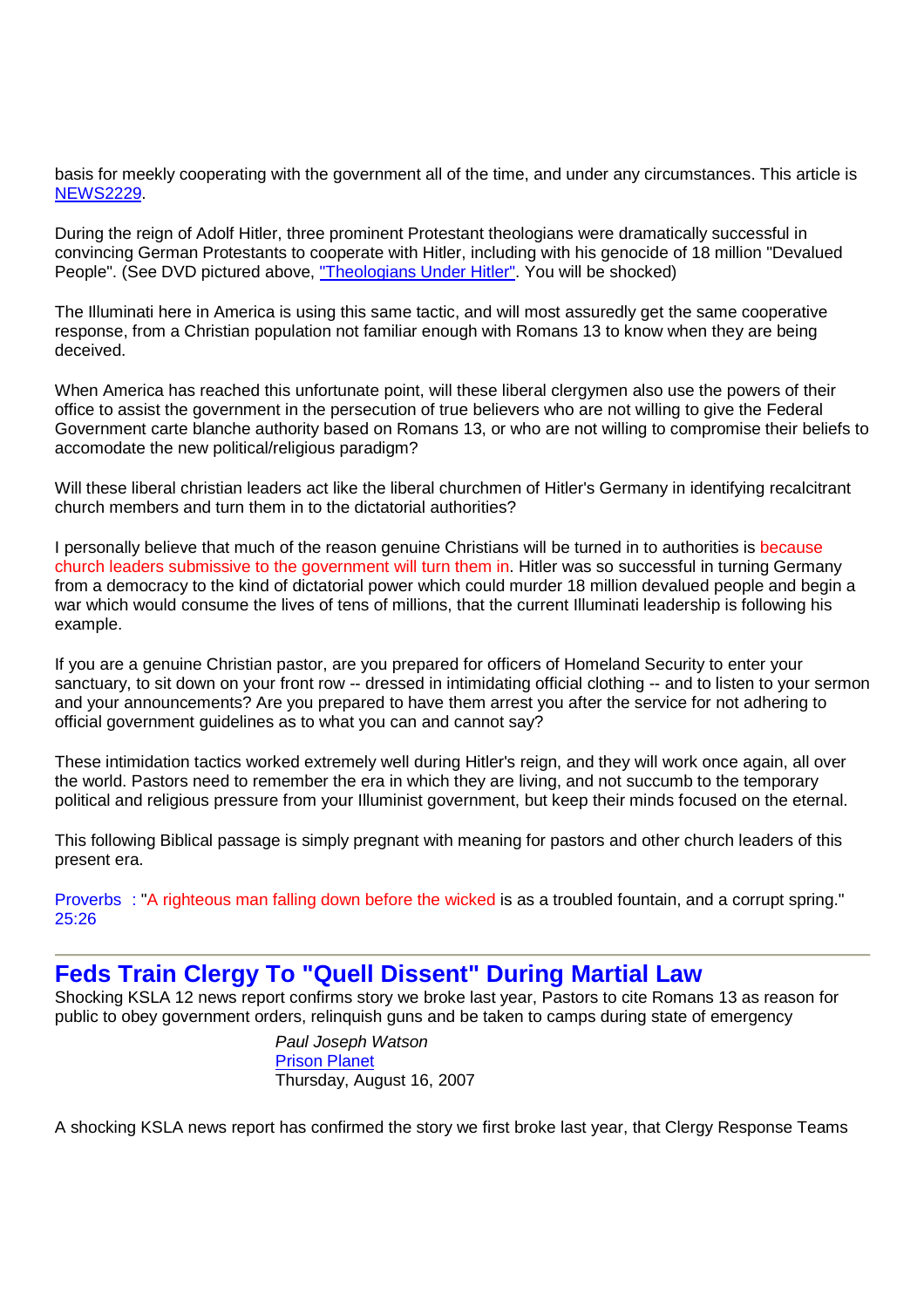are being trained by the federal government to "quell dissent" and pacify citizens to obey the government in the event of a declaration of martial law.

In May 2006, we exposed the existence of a nationwide FEMA program which is training Pastors and other religious representatives to become secret police enforcers who teach their congregations to "obey the government" in preparation for the implementation of martial law, property and firearm seizures, mass vaccination programs and forced relocation.

A whistleblower who was secretly enrolled into the program told us that the feds were clandestinely recruiting religious leaders to help implement Homeland Security directives in anticipation of a potential bio-terrorist attack, any natural disaster or a nationally declared emergency.

The **first government led directive was for Pastors to preach to their congregations Romans 13**, the often taken out of context bible passage that was used by Hitler to hoodwink Christians into supporting him, in order to teach them to "obey the government" when martial law is declared.

It was related to the Pastors that quarantines, martial law and forced relocation were a problem for state authorities when enforcing federal mandates due to the "cowboy mentality" of citizens standing up for their property and second amendment rights as well as farmers defending their crops and livestock from seizure.

It was stressed that the Pastors needed to preach subservience to the authorities ahead of time in preparation for the round-ups and to make it clear to the congregation that "this is for their own good."

Pastors were told that they would be backed up by law enforcement in controlling uncooperative individuals and that they would even lead SWAT teams in attempting to quell resistance.

Though some doubted the accuracy of this report at the time due to its fundamentally disturbing implications, the story has now been confirmed by a KSLA 12 news report, in which participating clergy and officials admit to the existence of the program.

#### **Watch the "Clergy Response Team" video at:** http://www.youtube.com/watch?v=SRIDNQNsUss

Such clergy response teams would walk a tight-rope during martial law between the demands of the government on the one side, versus the wishes of the public on the other. "In a lot of cases, these clergy would already be known in the neighborhoods in which they're helping to diffuse that situation," assured Sandy Davis.

He serves as the director of the Caddo-Bossier Office of Homeland Security and Emergency Preparedness. For the clergy team, one of the biggest tools that they will have in helping calm the public down or to obey the law is the bible itself, specifically Romans 13. Dr. Tuberville elaborated, "**because the government's established by the Lord, you know. And, that's what we believe in the Christian faith. That's what's stated in the scripture.**"

Screenshot from the KSLA 12 news article that accompanies the video report (http://www.ksla.com/Global/story.asp?S=6937987).

So there you have it - Homeland Security are working with local police departments and religious leaders to prepare for the declaration of martial law and in particular developing techniques they will employ during the crisis to "quell dissent."

Phony Christian leaders are brainwashing their congregations to accept the premise that the totalitarian police state is "of the Lord" and that they should get on their knees and lick jackboots while the round-ups take place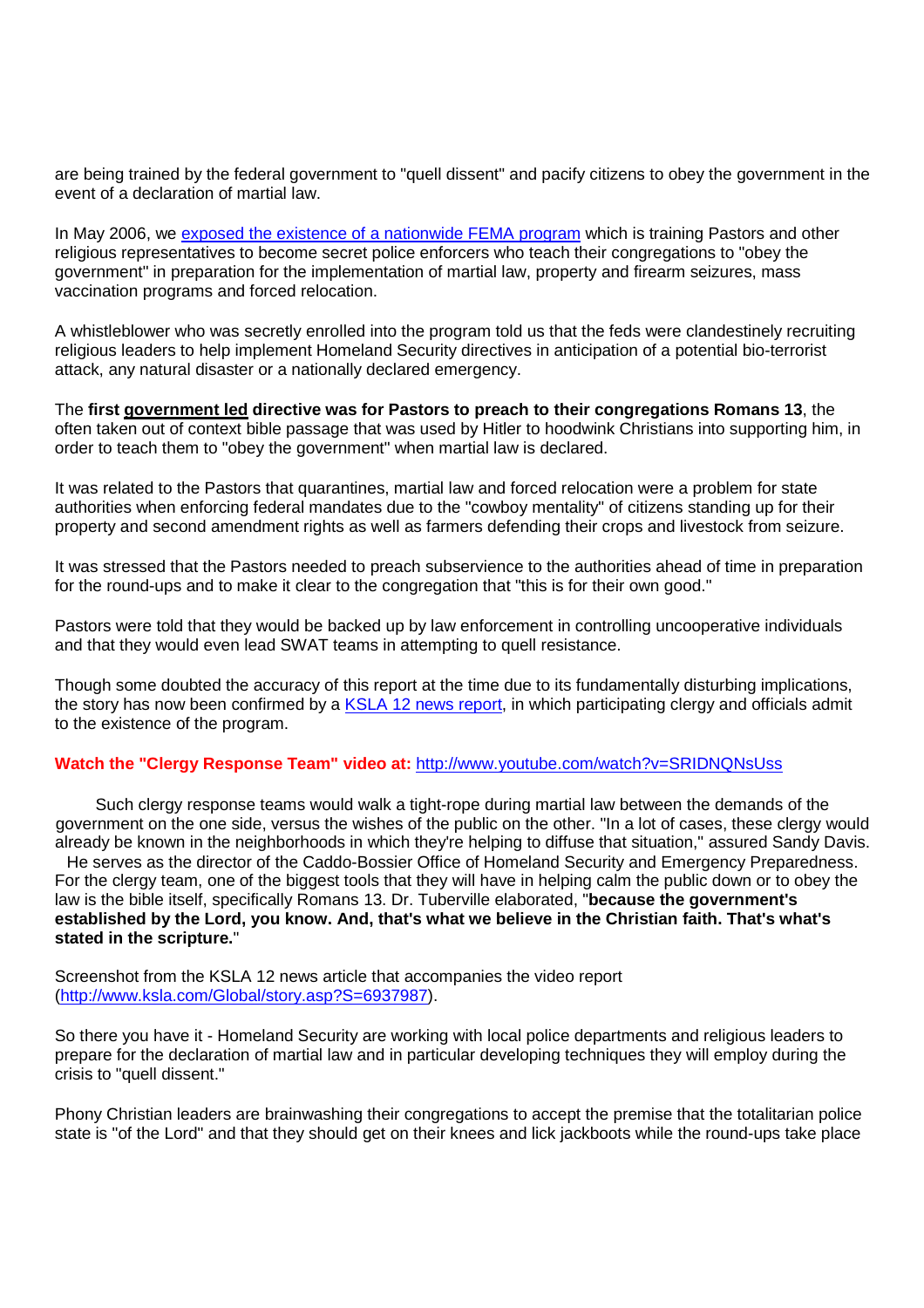as citizens are processed into quarantine zones and detention camps by the National Guard and U.S. troops returning from Iraq.

The precedent for mass gun confiscation and martial law in times of a real or manufactured emergency was set during Hurricane Katrina, when police and National Guard patrols forced home owners - even in areas unaffected by the hurricane - to hand over their legally owned firearms at gunpoint.

This is a clear precursor for the imminent declaration of a state of emergency, a scenario that **President Bush** codified in his recent Presidential Decision Directive of May 9th, **which states in the event of a "catastrophic event" the President can take total control over the government and the country, bypassing all other levels of government at the state, federal, local, territorial and tribal levels, and thus ensuring total unprecedented dictatorial power.**

The scope of the program is so secretive that even Homeland Security Committee member and Congressman Peter DeFazio was denied access to view the classified portion of the documents.

#### **Clergy to be used to quell dissent**

WDN--August 18, 2007--A government plan to use members of the clergy to quell dissent and objections to government orders during a time of national emergency has been revealed by a Shreveport, La., television station.The story by reporter Jeff Ferrell on television station KSLA says such "Clergy Response Teams" already have been used - following the hit on New Orleans by hurricane Katrina. The station's video is available on a link on its website, and also available on YouTube. It asks if martial law ever could become reality in the United States, following a nuclear, biological or chemical attack.

The report said one of the biggest tools the clergy members would use would be the Bible itself, specifically Romans 13, where Tuberville said the Bible states "the government's established by the Lord, you know. And, that's what we believe in the Christian faith. That's what's stated in the Scripture." A blogger for the Christian education site, Chalcedon noted that the training has been going on in secret for over a year already.

**"The clergy are being advised to use Romans 13 to encourage parishioners to submit to the sudden and massive expansion of government control that takes place during martial law,"** the writer said.

WND already has documented a series of executive orders by the president, that so far give the government broad new powers to address private property if it's related to any one of several issues, all of which are foreign so far.

One recent order, for example, gives Bush the power to freeze the assets of people who threaten Iraq's stability. A former Reagan administration officials says the wording is so broad it could be applied to any domestic opponent of the Iraq war who has assets in the U.S.

**To view the entire article,** visit http://www.worldnetdaily.com/news/article.asp?ARTICLE\_ID=57219

that even Homeland Security Committee member and Congressman Peter DeFazio was denied access to view the classified portion of the documents.

http://www.worldnetdaily.com/news/article.asp?ARTICLE\_ID=57219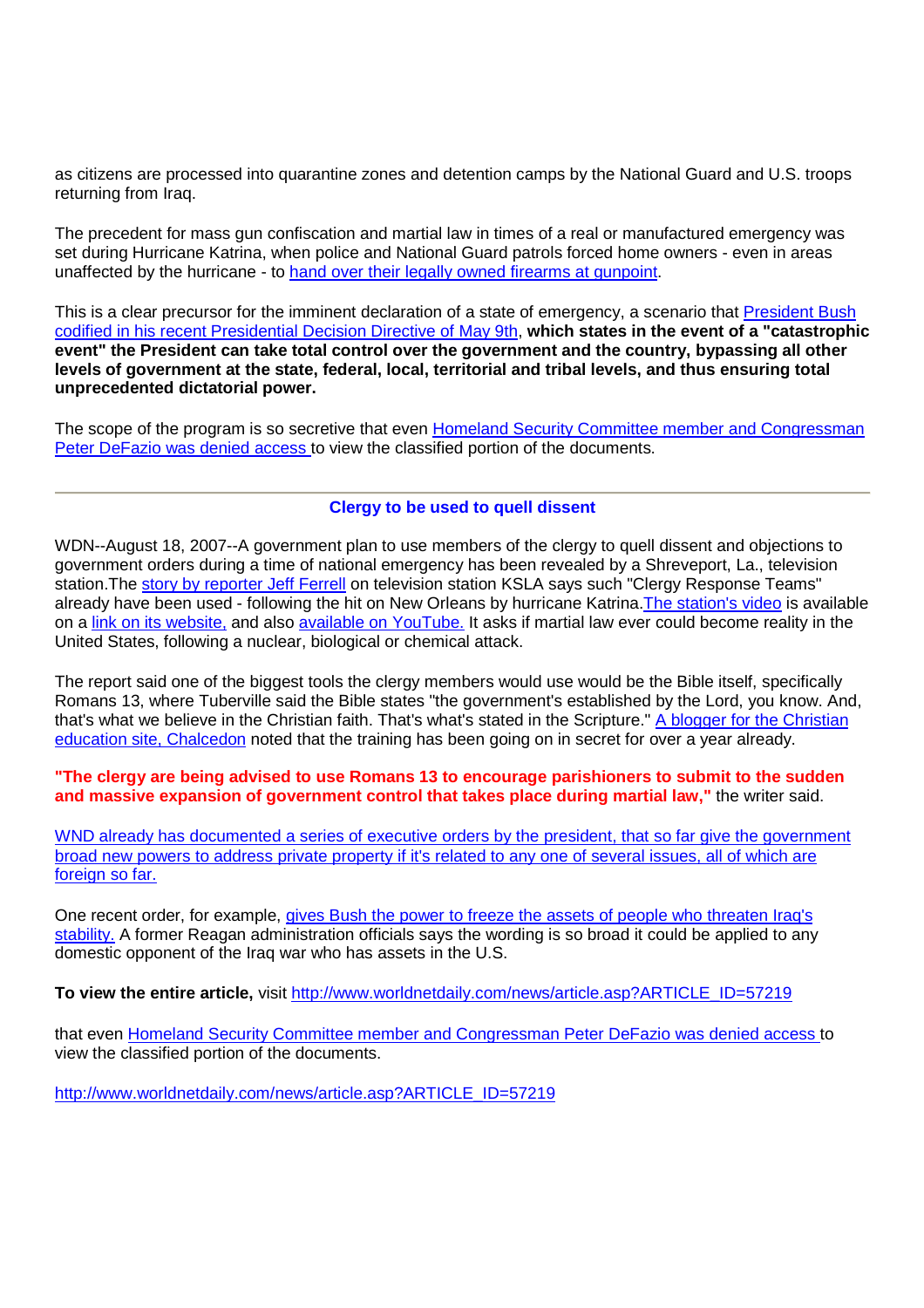## **Secret FEMA Plan To Use Pastors as Pacifiers in Preparation For Martial Law Nationwide initiative trains volunteers to teach congregations to "obey the government" during seizure of guns, property, forced inoculations and forced relocation**

#### **Paul Joseph Watson/Prison Planet.com | May 24 2006**

A Pastor has come forward to blow the whistle on a nationwide FEMA program which is training Pastors and other religious representatives to become secret police enforcers who teach their congregations to "obey the government" in preparation for a declaration of martial law, property and firearm seizures, and forced relocation.

In March of this year the Pastor, who we shall refer to as Pastor Revere, was invited to attend a meeting of his local FEMA chapter which circulated around preparedness for a potential bio-terrorist attack, any natural disaster or a nationally declared emergency.

The FEMA directors told the Pastors that attended that it was their job to help implement FEMA and Homeland Security directives in anticipation of any of these eventualities. The first directive was for Pastors to preach to their congregations Romans 13, the often taken out of context bible passage that was used by Hitler to hoodwink Christians into supporting him, in order to teach them to "obey the government" when martial law is declared.

It was related to the Pastors that quarantines, martial law and forced relocation were a problem for state authorities when enforcing federal mandates due to the "cowboy mentality" of citizens standing up for their property and second amendment rights as well as farmers defending their crops and livestock from seizure. It was stressed that the Pastors needed to preach subservience to the authorities ahead of time in preparation for the round-ups and to make it clear to the congregation that "this is for their own good."

We have received confirmation from other preachers and Pastors that this program is a nationwide initiative and a literal Soviet model whereby the churches are being systematically infiltrated by government volunteers and used as conduits for martial law training and conditioning. The Pastor was told that over 13,000 counties were already on board.

It falls under the umbrella of the **NVOAD program** which is training volunteers in a "Peer to Peer" program in a neighborhood setting.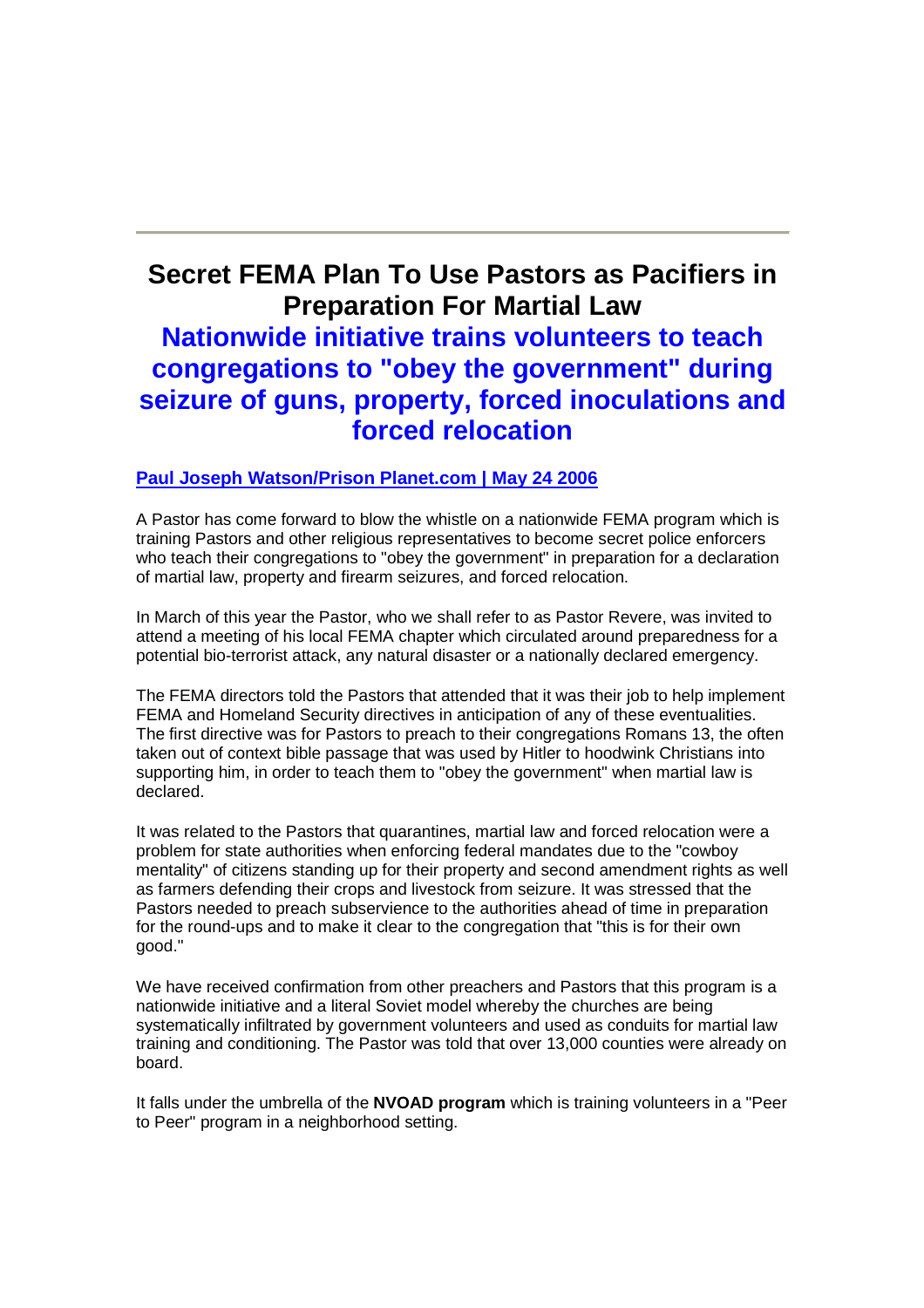Pastors were told that the would be backed up by law enforcement in controlling uncooperative individuals and that they would even lead SWAT teams in attempting to quell resistance.



Police provide cover for a FEMA house-by-house search in New Orleans.

"We get the the picture that we're going to be standing at the end of some farmer's lane while he's standing there with his double barrel, saying we have to confiscate your cows, your chickens, your firearms," said Pastor Revere.

The Pastor elaborated on how the directives were being smoke screened by an Orwellian alteration of their names.

"They're not using the term 'quarantine' - this is the term they're going to be using - it's called 'social distancing' don't you like that one," said the Pastor.

He also highlighted how detention camps had been renamed to give them a friendly warm veneer.

"Three months ago it was quarantine and relocation centers and now it's 'community centers' and these are going to be activated at the local schools," he said.

Pastor Revere outlined the plan to carry out mass vaccination and enforced drugging programs in times of crisis such as a bird flu outbreak.

"In the event of an outbreak or a bio-terrorist attack, there'd be a mass vaccination....they have a program nationwide 'Pills in People's Palm In 48 Hours'," said the Pastor who was told that Walmart had been designated as the central outlet of this procedure.

Pastor Revere said that many attendees believed in the necessity of the program and were completely unaware to the motivations behind its true purpose and were offered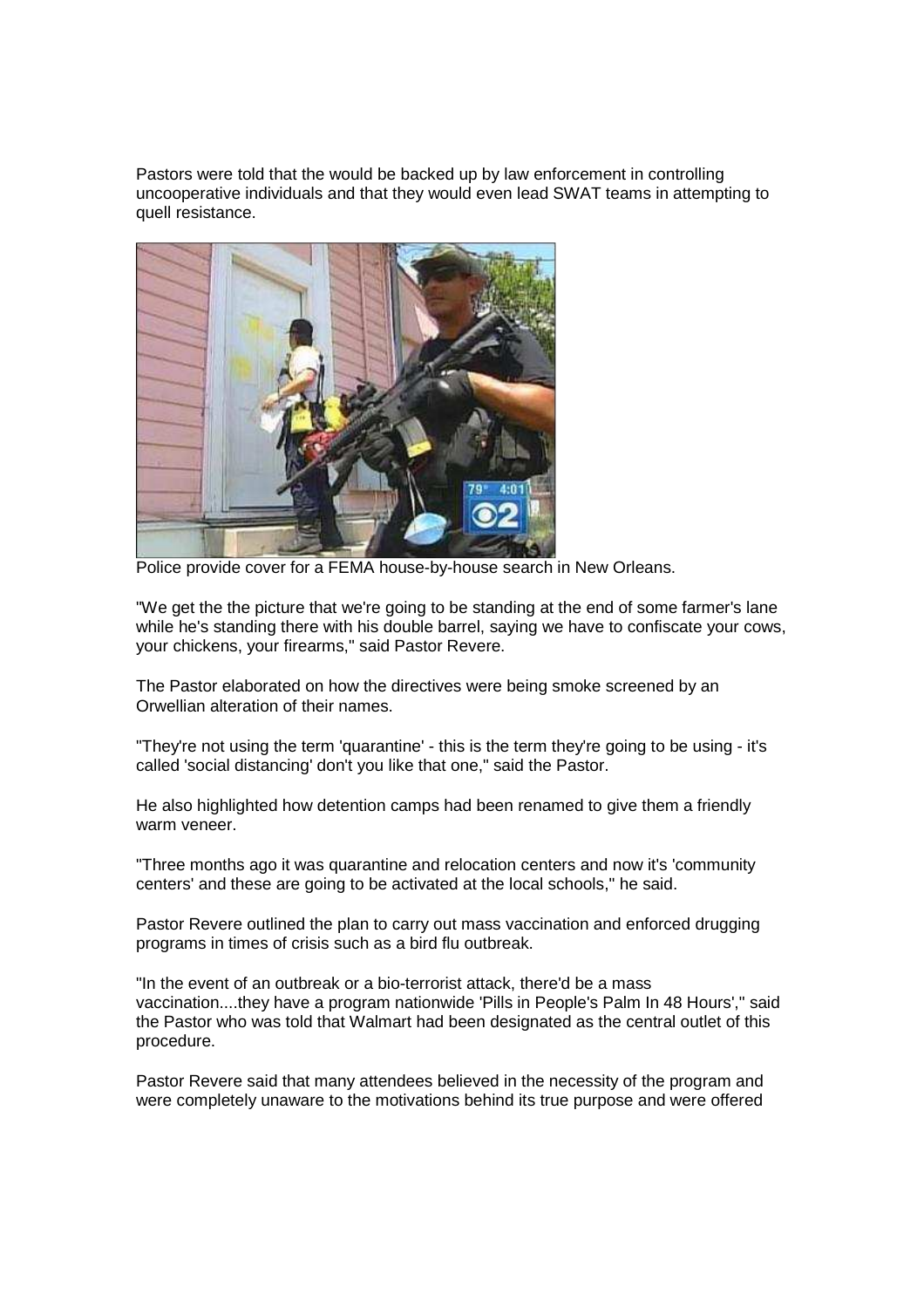incentives to become volunteers such as preferential treatment and first access for themselves and their families to vaccines and food shipments in times of emergency.

Which roads to close off after martial law was declared had also already been mapped out.

The precedent for mass gun confiscation in times of real or manufactured emergency was set during Hurricane Katrina when police and national guard patrols forced homeowners even in areas unaffected by the hurricane to hand over their legally owned firearms at gunpoint as is detailed in the video below.

In the following video Alex Jones exposes FEMA's deliberate sabotage of Hurricane Katrina relief efforts which were used as a platform for a beat test of forced relocation and gun confiscation.

Alex Jones' 2001 documentary film **9/11: The Road to Tyranny** featured footage from a FEMA symposium given to firefighters and other emergency personnel in Kansas City in which it was stated that the founding fathers, Christians and homeschoolers were terrorists and should be treated with the utmost suspicion and brutality in times of national emergency.

We have highlighted previous training manuals issues by state and federal government bodies which identify whole swathes of the population as potential terrorists. A Texas **Department of Public Safety Criminal Law Enforcement pamphlet** gives the public characteristics to identify terrorists that include buying baby formula, beer, wearing Levi jeans, carrying identifying documents like a drivers license and traveling with women or children.

A **Virginia training manual** used to help state employees recognize terrorists lists antigovernment and property rights activists as terrorists and includes binoculars, video cameras, pads and notebooks in a compendium of terrorist tools.

Shortly after 9/11 a **Phoenix FBI manual** that was disseminated amongst federal employees at the end of the Clinton term caused waves on the Internet after it was revealed that potential terrorists included, "defenders of the US Constitution against federal government and the UN, " and individuals who "make numerous references to the US Constitution." Lawyers everywhere cowered in fear at being shipped off to Gitmo.

In December 2003 the **FBI warned Americans** nationwide to be on the lookout for people reading Almanacs as this could indicate an act of terrorism in planning. Almanacs are popular glove box inventory of any vehicle and this ludicrous fearmongering was met with a raucous response from satirists and news commentators.

In another twilight zone Nazi-like spectacle, Pastors were asked to make a pledge or an affirmation during the meeting to fulfil the roles ascribed to them by FEMA. They were given assurances that they would be covered by full compensation in the event of resisters injuring them during property seizures and round-ups.

The Pastor said that his county had already succumbed to a tattle-tale like mentality where neighbors were reporting neighbors to the authorities for things like having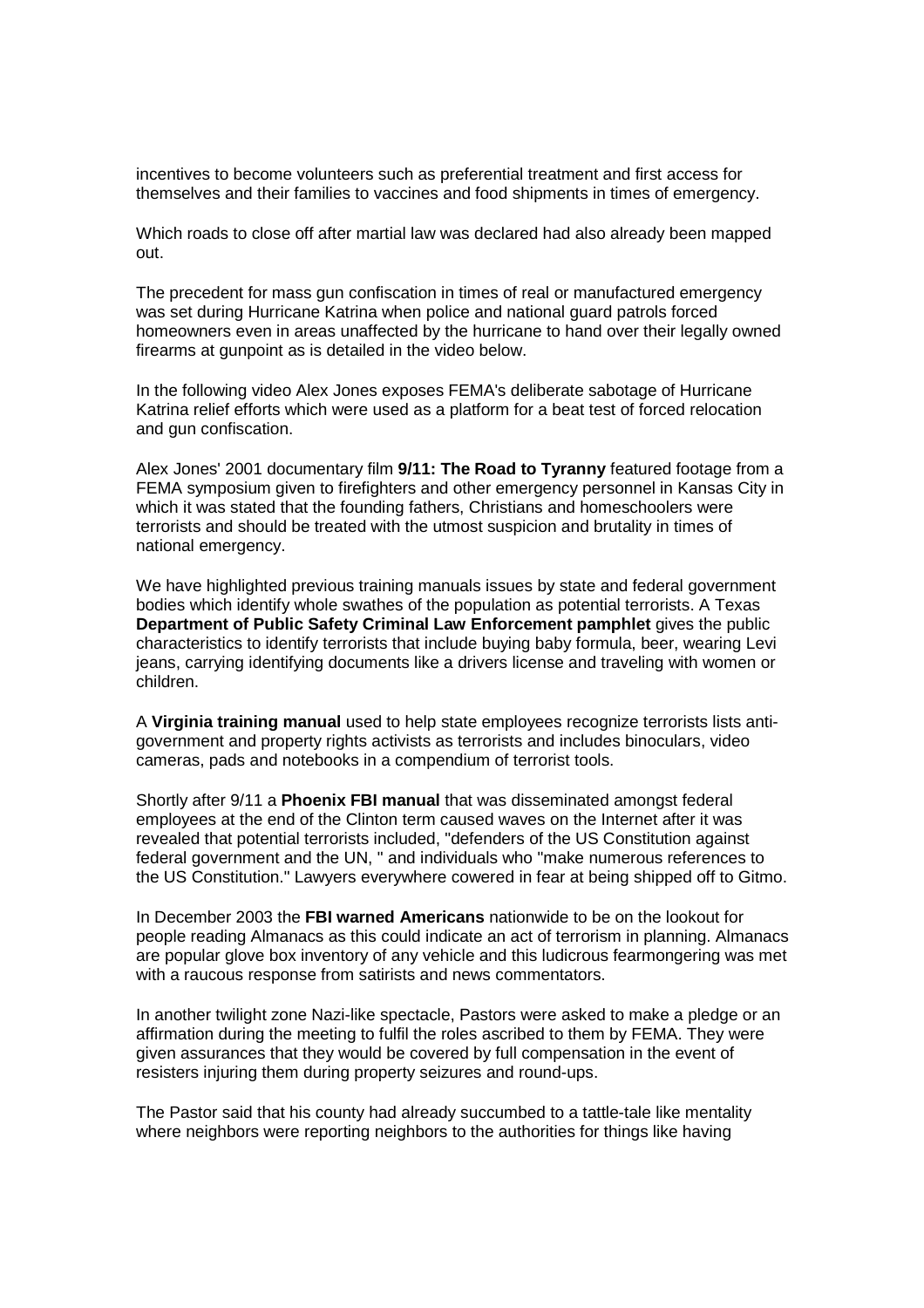chickens in their back yard. The brown shirt precedent has been set whereby people immediately turn to the authorities in fealty whenever their paranoid suspicions, fueled by zealous government and media fearmongering, are heightened.

Pastor Revere said the completion of the first stage of the program was slated for August 31st. At this point all the counties within the United States would be networked as part of the so-called disaster relief program.

We issue a challenge to all of our readers to print off this article and the **supporting documents** and confront their local preacher with it. If they don't receive a response within a week they should investigate further into whether their preacher is involved and hand out information to other members of the congregation.

**Click here** to listen to the Pastor's interview on the Alex Jones Show.

## **The Surrender and Betrayal of the Church The Unholy Union of the Church with the State thru Incorporation and Tax Exemption** by Sam Adams

A great and treacherous apostasy has taken place in the churches of America to which most Christians are totally oblivious, but which almost every church in America has fallen prey to. Though the New Testament Church has been called out to be the faithful bride of her one and only husband, the Lord Jesus Christ, she has betrayed her espoused head. The Apostle Paul said to the church at Corinth, "For I am jealous over you with a godly jealousy; for I have espoused you to one husband, that I may present you as a chaste virgin to Christ. But I fear, lest by any means, as the serpent beguiled Eve through his subtilty, so your minds should be corrupted from the simplicity that is in Christ" (2 Cor. 11:2-3). Just as Old Testament Israel was unfaithful to her husband and went "whoring" after other gods, so has the Church in America corrupted herself, and as the Apostle feared, has indeed been beguiled by the Serpent as was Eve. Like the church at Ephesus she has left her first love, and has joined herself in an adulterous affair with another head, the civil government, otherwise known as the state, and has thereby been neutralized from being the "salt" of our society (Mt 5:13). This betrayal has taken place by: (1) re-organizing the churches into fictitious corporations which by law are created by and therefore controlled by the state, and by: (2) entering into a traitorous contract with the government to limit their message and influence in society in exchange for tax exemption. Though the Bible clearly teaches that Christ is to be head over all things to the church (Eph. 1:22), the churches have taken the idolatrous position that the Lord Jesus must share his lordship over his Church with the state; and they are furthermore, except for a few brave souls, refusing to see how great and abominable this sin is, and are refusing to repent and correct their error. In this exposé the following facts will be conclusively shown:

1. Incorporated "churches" are not and cannot be true New Testament churches, in that: • Corporations are created by the state, not by Jesus; • Their head and master by law is the State, not Jesus; • Their final authority for faith and practice by law is their corporate charter and statute law, not the Bible; • At law their property belongs to the State, not to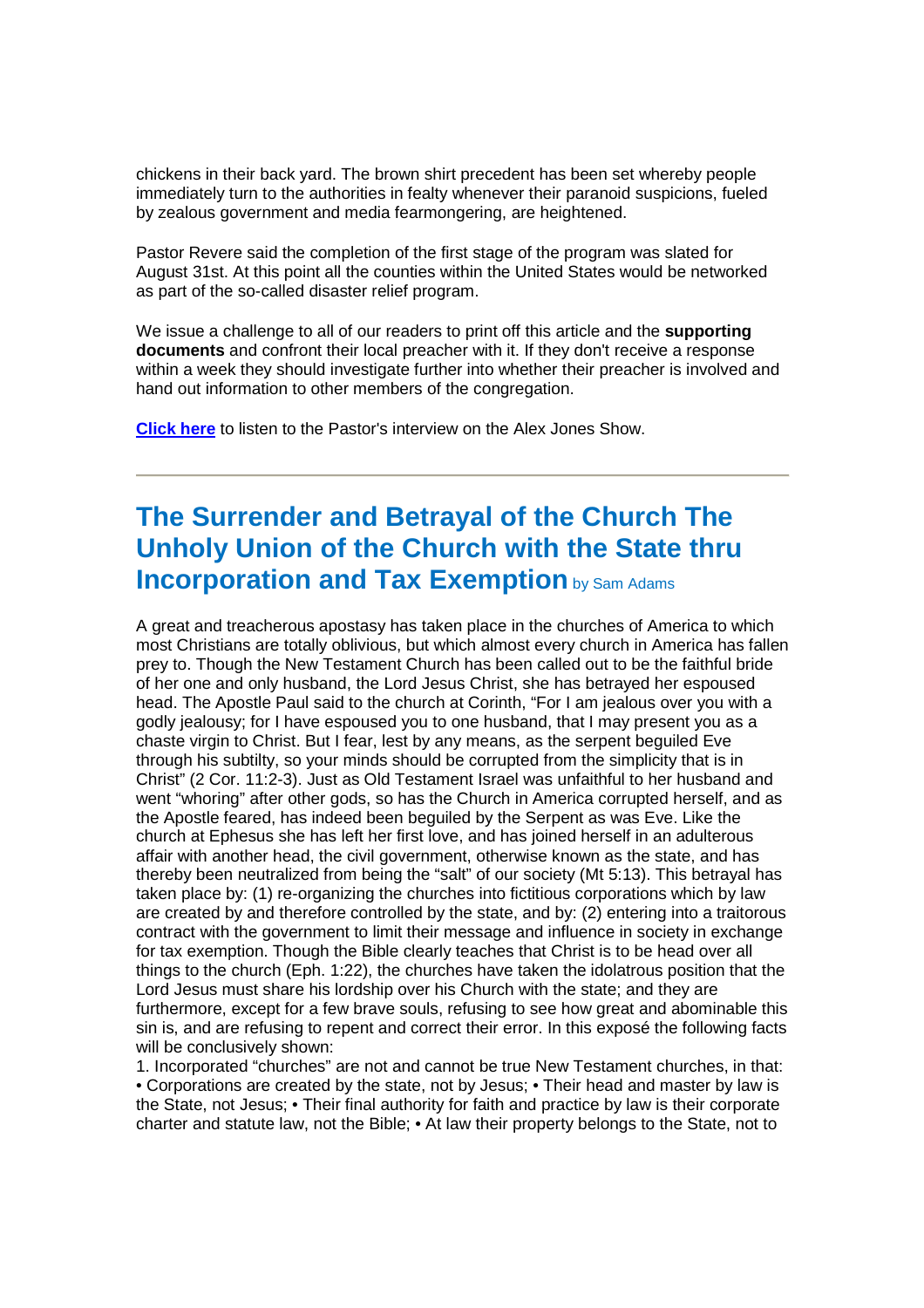God • Their pastors do not have Biblical authority (per Heb. 13:7,

17; etc.) over their flocks but are mere hirelings (John 10:12) under authority of the corporate trustees, and:

2. Tax Exemption for "not-for-profit" organizations (for corporations, trusts and unincorporated associations) under Internal Revenue Code sec. 501(c)3 is a trap used by the government to control the churches and silence the preachers of America from influencing our government and society, and from crying out against wicked government policies, politics and politicians. For the churches to enter into such a treacherous contract with the state constitutes a grievous, abominable SIN. In fact, for all practical purposes it is a sin very similar to taking the "mark of the beast" (Rev. 13) upon the Church, in betraying the Lordship of Christ by bowing to the supremacy of the state. The civil government has always, from the first century onward, attempted to control and subjugate the Church of the Lord Jesus Christ. The Jewish Sanhedrin asked Peter of his authority to preach and heal in Acts 4:7, "By what power, or by what name [(i.e., By whose authority)], have ye done this?" This was essentially the same question they had asked the Lord Jesus in Matt 21:23: "By what authority doest thou these things? and who gave thee this authority?" They wanted the disciples to ask them for their permission or authority to preach. They may have let them preach about Jesus, but only under their authority. It has been the same down through the ages, through the days of intense and bloody persecution of the true church by the Roman Caesars and then for many centuries by the Roman Papacy, after the apostate church entered into an unholy marriage compact with Roman emperor Constantine in the fourth century. The issue has always been who would control the Church; civil/ecclesiastical government, or the Lord Jesus. One of the primary reasons God had so blessed America is that under our Constitutional system and Bill of Rights, the Church could for the first time in history function unhindered by the state. Before that time, even in America, most of the 13 colonies had their own state churches, which often persecuted those of dissenting denominations. Patrick Henry's timeless quote, "I know not what course other men may take, but as for me, give me liberty or give me death" was inspired when he witnessed a man being publicly flogged in Culpepper, Virginia, in March of 1775. The man was of one of twelve Baptist preachers jailed for preaching without a license from the state (Episcopal) church. In 1789 there were many delegates to the Constitutional Convention who were still of the belief that the nation must select and support a state church. It was primarily at the insistence of the Baptists of Rhode Island, assisted by Madison and Jefferson of Virginia, that the First Amendment was adopted guaranteeing that no particular denominational sect would be sanctioned by the government. During Madison's presidency the Episcopal Church sought incorporation through Congress. Madison vetoed the legislation, saying that if the government incorporated the Episcopal Church it would have created a state church. For over a hundred years after the adoption of the Bill of Rights, the Church stood rightly as the "watchdog" over the government, holding government accountable to the Word of God (Ps. 149:5-9). Legislation in Christian America back then had to pass the "pulpit test"; if it wouldn't preach well from the pulpits it would surely not pass in the legislature. Sadly, those days are now long gone and the Church has been effectively silenced. It has become incorporated, and it has, to its shame, become a state church. A CORPORATION CANNOT BE A CHURCH A true New Testament church cannot organize as a corporation, because a corporation cannot be a true New Testament church. What exactly is a corporation? Black's Law Dictionary (6th. Ed.) defines a corporation as "an artificial person or legal entity created by or under the authority of the laws of a state. An association of persons created by statute as a legal entity." By law, corporations are created by the state and are therefore by law under the state's jurisdiction and control.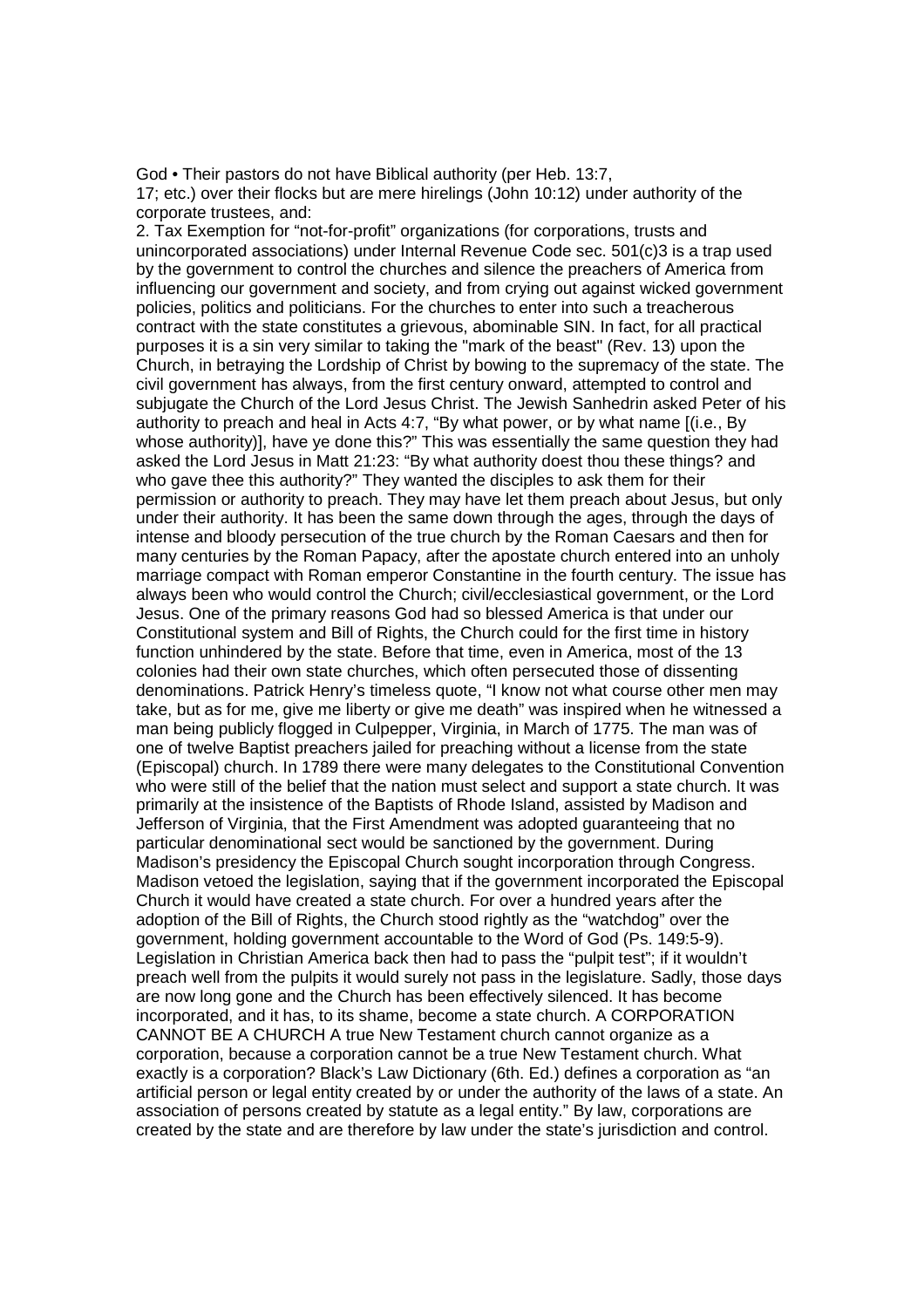To affirm this point, in the landmark case of Hale v. Hinkle, 201 U.S. 43 (1906), the U.S. Supreme Court made the following very revealing declaration: "A corporation is a creature of the state. It is presumed to be incorporated for the benefit of the public. It receives certain special privileges and franchises and holds them subject to the laws of the state and the limitations of its charter. Its powers are limited by law. It can make no contract not authorized by its charter. Its right to act as a corporation are only preserved to it so long as it obeys the laws of its creation. There is a reserved right in the legislature to investigate its contracts and ascertain if it has exceeded its power." (emphasis added) It should be obvious to every thinking Christian that every statement in the above legal definition of a corporation is diametrically opposed to the Biblical definition of the Church and to the lordship of Christ over His church. Consider these statements one by one: "A corporation is a creature of the state..." Our copyright and patent laws are based on the legal maxim that the creator always has ownership and control over his creation. By law whatever the state creates, the state controls. A New Testament church cannot be a creature of the state; Jesus founded the church and said He would build His church. "...It is presumed to be incorporated for the benefit of the public..." The Church exists for the benefit of its members (1 Cor. 12) and its head, the Lord Jesus Christ, NOT the public. Jesus promised us that the world (the public) would HATE the Church (John 15:18-

19). Corporate churches must by law exist for the benefit of the public, which is exactly why the IRS says they cannot publicly preach any "propaganda" contrary to established public policy. "...It receives certain special privileges and franchises..." (the Church exists and functions as a matter of right, not of privilege; by order of the Lord Jesus' commission in Matthew 28:18-20, not by permission from the government) "and holds them subject to the laws of the state and the limitations of its charter [(not the Bible)]. Its powers are limited by law [(not the Bible)]. It can make no contract not authorized by its charter [(not the Bible)]. Its right to act as a corporation are only preserved to it so long as it obeys the laws of its creation." By law the first and final authority for the corporation is the corporation's charter

(corporate constitution and by-laws) and corporate statute law, not the Bible. "There is a reserved right in the legislature to investigate its contracts and ascertain if it has exceeded its power." Regarding this right, the court also said: "the right of visitation [by government] is for the purpose of control and to see that the corporation keeps within the limits of it powers." A corporate church has no privacy in its membership, financial or other business records, which may be ordered at any time to be open to public scrutiny and control. Incorporated churches are therefore informants for the government regarding the finances and contributions of its members. Corporate churches are required to conduct regular business meetings and maintain minutes from those meetings, also open to public scrutiny. Also, by corporate law, all property owned by the corporation is held in trust by the trustees for the beneficiary of the trust, which is the state; i.e., the property is ultimately owned by the state. Under corporate law, Biblical church government is turned on its head as the trustees run the corporation on behalf of the State, and are over the pastor in authority. The church is converted to a business, the pastor is reduced to a CEO of the business and is now a mere a hireling (John 10:12). Consider the glaring contrast between the above quote from the Hale v. Hinkle ruling and the 1st Amendment to the Constitution: "Congress shall make no law respecting the establishment of religion, or prohibiting the free exercise thereof." That means Congress can neither protect nor restrict the Church's activities. Congress has no jurisdiction to make any law which applies to the Church. Conversely, as stated in Hale v. Hinkle, corporations cannot exist or function apart from statute law! When a church incorporates, it is then seen in the eyes of the law (by the courts) as a corporation, not a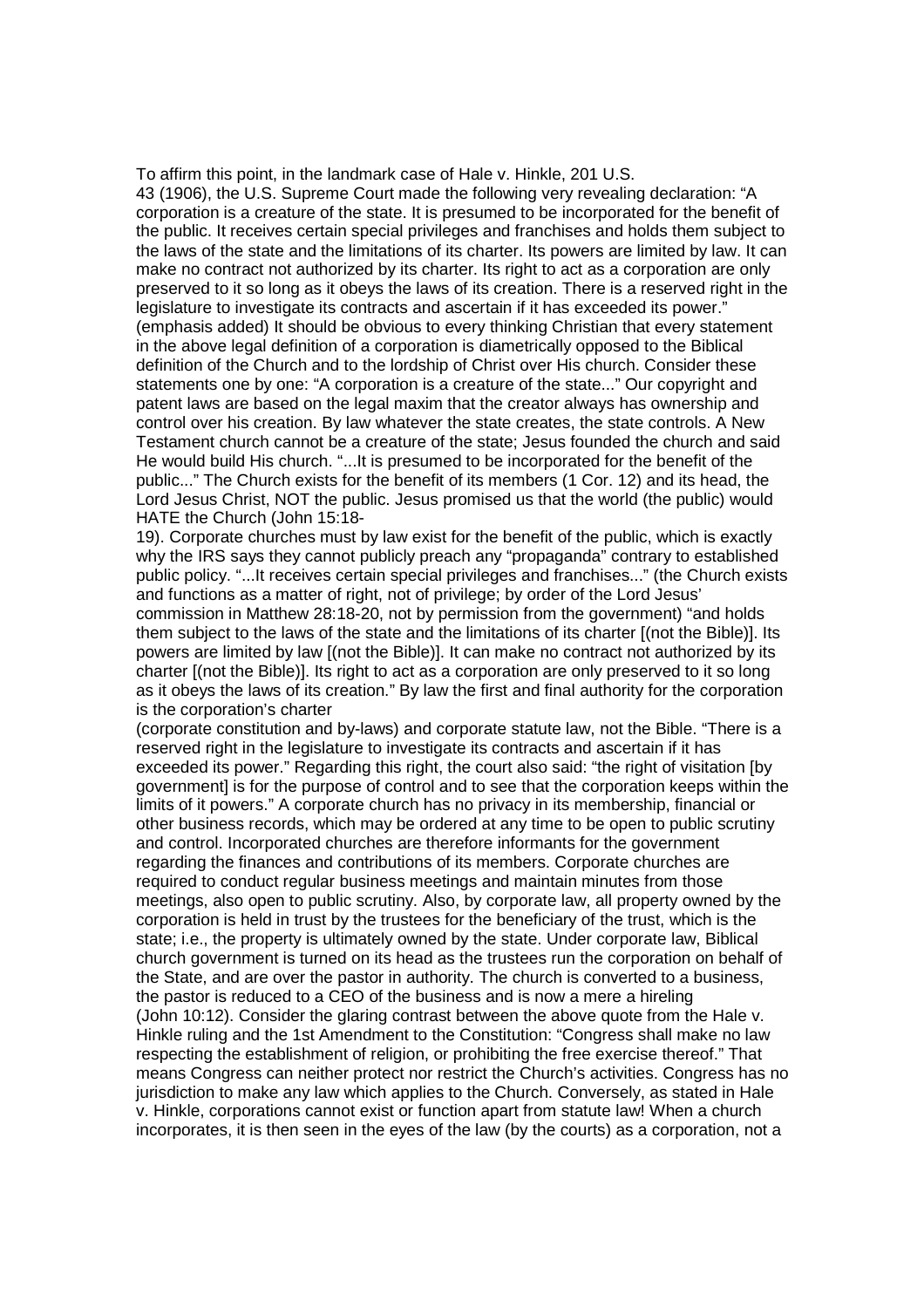church. As such, incorporated churches are not protected under the First Amendment to the Constitution, but are entities over which the courts and the legislature may take jurisdiction and command to perform according to their orders. That is how the courts can hand down decisions against incorporated churches that seem to violate the First Amendment, when actually the First Amendment does not even apply! Incorporated "churches" have no 1st Amendment rights; they have willingly given up First Amendment protection in exchange for corporate privileges and government subsidies, just as Jacob's older brother Esau traded his birthright for a mess of pottage. Beyond this, however, and by far the most critical issue, is that the head of every incorporated "church" is the State, not the Lord Jesus. TAX EXEMPTION vs. TAX IMMUNITY As if incorporation itself wasn't bad enough, the incorporated "church" then goes to the state to humbly beg for tax exemption as a "Non-Profit Charitable Organization" (see Jer. 2:11, "but my people have changed their glory for that which doth not profit"). The true Church, protected under the 1st Amendment, is actually non-taxable; it is immune from taxation and needs no exemption, which is only a privileged exception extended to taxable entities at the government's expense. As such, the Supreme Court ruled in the Bob Jones University case that tax exemption for non-profit organizations is a government subsidy. Regarding their Supreme Court ruling, Dr. Bob Jones III wrote the following summary

(emphasis added), clearly showing that tax exemption is a trap: "From 1971 until 1983 Bob Jones University was in controversy with the IRS over its tax-exempt status. The issue culminated in a 1983 ruling against this institution by the U.S. Supreme Court declaring that since we held views that were contrary to prevailing federal public policy we would forfeit our exemption...the court ruled in our case that tax exemption was a subsidy...and that religious organizations had to yield their religious beliefs in favor of 'overriding government interests." In case you missed it, that quote said tax exemption is a government subsidy. What the government subsidizes, it also controls. Tax Exemption is a trap, which has been intentionally baited and sprung by the government to lure and draw the churches outside of Constitutional protection, and thereby to control the churches and pulpits of America and prevent them from speaking out against established government policy. To receive tax exemption the corporate "churches" must enter into a treacherous covenant with the IRS to preach public policy and remain silent on all issues before the legislature. This "new covenant" for the corporate church, otherwise known as Internal Revenue Code section 501(c)3, reads as follows: Sec. 501. Exemption from Tax on Corporations, Certain Trusts, etc...

(c). List of Exempt Organizations...

(3). Corporations, and any community chest, fund, or foundation, organized and operated exclusively for religious, charitable, scientific, testing for public safety, literary, or educational purposes or to foster national or international amateur sports competition, or for the prevention of cruelty to children or animals, no part of the net earnings of which inures to the benefit of any private shareholder or individual, no substantial part of the activities of which is carrying on propaganda [?] or otherwise attempting to influence legislation (except as otherwise provided in subsection (h)), and which does not participate in, or intervene in, (including the publishing or distributing of statements), any political campaign on behalf of (or in opposition to) any candidate for public office. (emphasis added) By begging for tax exemption under IRC 501(c)3 the incorporated churches have lumped themselves together with secular and pagan organizations (most of which are allowed to lobby to influence legislation under an exception clause not offered to churches; see 501(h)(5)); and have made an agreement with the government not to "carry on propaganda" (not defined in the IR Code, but defined in the BJU case quoted above as speaking out against "prevailing Federal public policy") or to "attempt to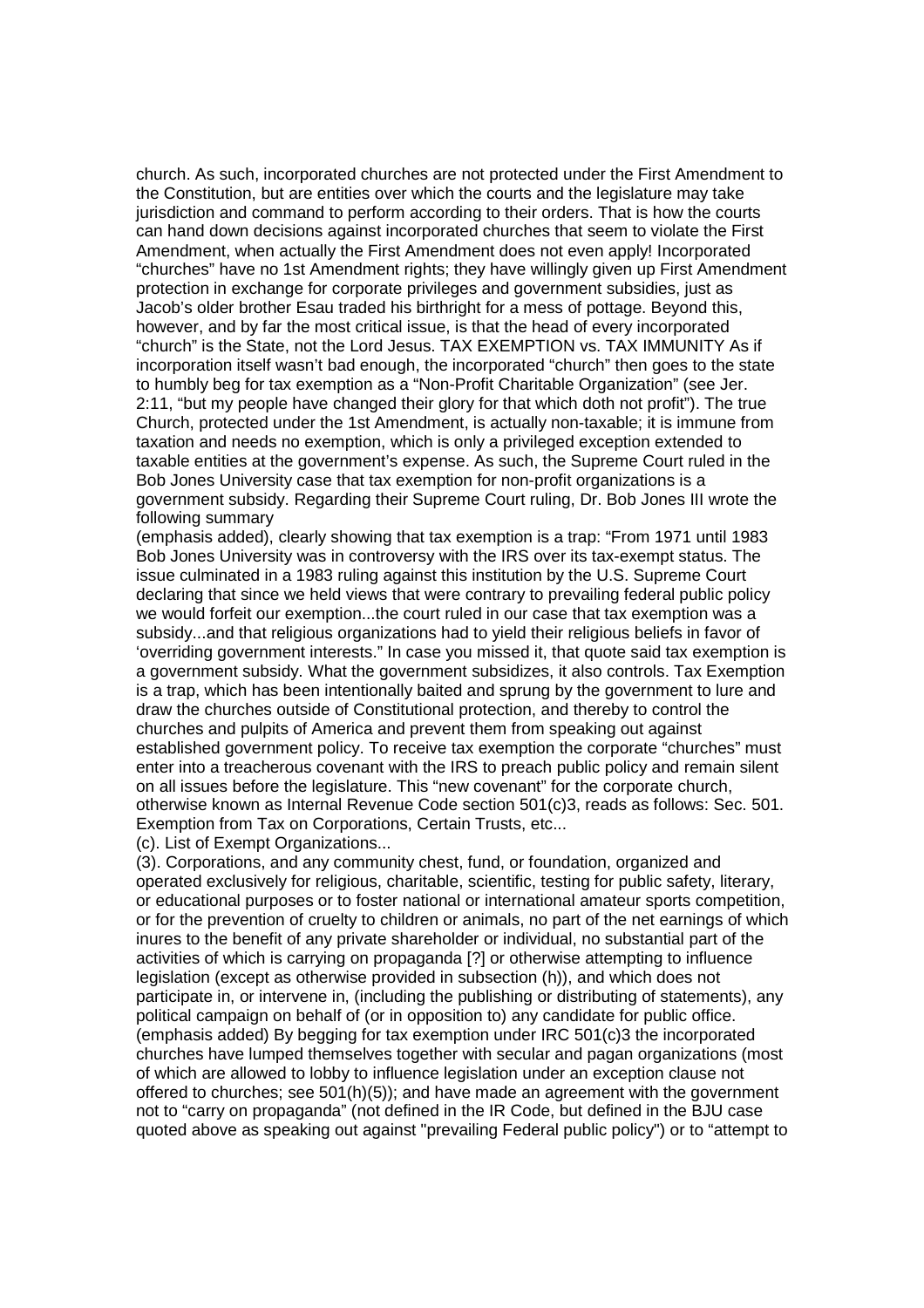influence legislation." If an issue such as homosexual rights or child pornography or abortion rights is being considered in Congress, pastors of 501(c)3 incorporated churches are not allowed to tell their people to call their congressmen to voice their views, as that is attempting to influence legislation. They are not allowed to take out ads in the local news media to inform Christians on legislative issues. Technically, IRC 501(c)3 can be interpreted to completely disallow preachers from even preaching from their own pulpits on political issues. The day will soon come that the "propaganda" forbidden by 501(c)3 will include preaching the Gospel that the only way to heaven is through the Lord Jesus. Actually, under current "hate crime" legislation, that day is already upon us. For preachers to say (as many do when confronted with the issue) that they can make such an agreement without intending to keep it constitutes fraud, and is exactly parallel to taking the mark of the beast with their fingers crossed behind their backs. Also, any Christian who believes the Church should be confined to its own four walls and should not influence government or society needs to re-read his Bible, particularly such passages as Matt. 5:13-14, Matt. 28:18 ("all authority in heaven and in earth"), Rev. 5:10, Is. 9:6-7, Ps. 2:8-12 and Ps. 149:5-9 which shows that all of God's saints have the honor of holding kings and nobles accountable to the two-edged sword, the word of God (Heb 4:12). Since Jesus is the "king of kings" then all civil authorities answer to him (Rom 13:6). He is presently working on this earth through His Church, which is to be the salt of the earth. The Bible Subjected to the Internal Revenue Code No incorporated tax-exempt "church" can honestly claim that it is operating under the fundamental doctrine of the Sole Authority of the Scriptures. Incorporated tax-exempt churches have by their contract not only placed the Bible under their corporate charter, but also under the Internal Revenue Code in authority. Consider the following quote from the opening statement of the Constitution and By-laws of an independent, fundamental Baptist church in Land O' Lakes, Florida: Section 2 - Purpose A) This congregation is organized and incorporated as a church exclusively for charitable, religious, and educational purposes within the meaning of Section

501(c)3 of the Internal Revenue Code of 1986 (or the corresponding provision of any future United States Revenue law)... (emphasis added) In case you missed it, that said "exclusively" within the meaning of the Internal Revenue Code! This blatant apostasy and treacherous betrayal is not unique to this church but is fairly common as this very wording has been promoted by the lying deceivers of the CLA, the "Christian Law (Lie) Association." This is an outright betrayal of the blood of the martyrs through the centuries who were tortured and burned at the stake for standing on the sole authority of the scriptures. It is also a betrayal of another of the main distinctive doctrines of the Baptists held throughout history, a doctrine of which modern-day Baptists seem to be sadly ignorant: the doctrine of the Separation of Church and State. (Note: historically Baptists were the few that believed it is not the Church's job to control the government, neither is it the government's job to control the Church. History was dominated from the 4th through the 18th centuries first by the Popes and then by the Protestants enforcing false doctrines by the edge of the sword and persecuting, torturing and murdering the Baptists.) This is not just a Baptist issue, but Baptists must wake up and see that any preacher that pastors an incorporated, 501(c)3 taxexempt

(state-sponsored) church, and at the same time preaches against worldly attire, worldly music, smoking, or other personal compromises is straining at gnats when he has swallowed a camel (Matt 23:24). He can preach against the NIV or NASV on behalf of the King James Bible, but his first and final authority is the IRC (Internal Revenue Code) and his corporate constitution and by-laws, not the Bible. He can preach against sexual immorality and adultery, but he has committed spiritual adultery by marrying the bride of Christ to another husband. He can call himself Baptist, but he has compromised and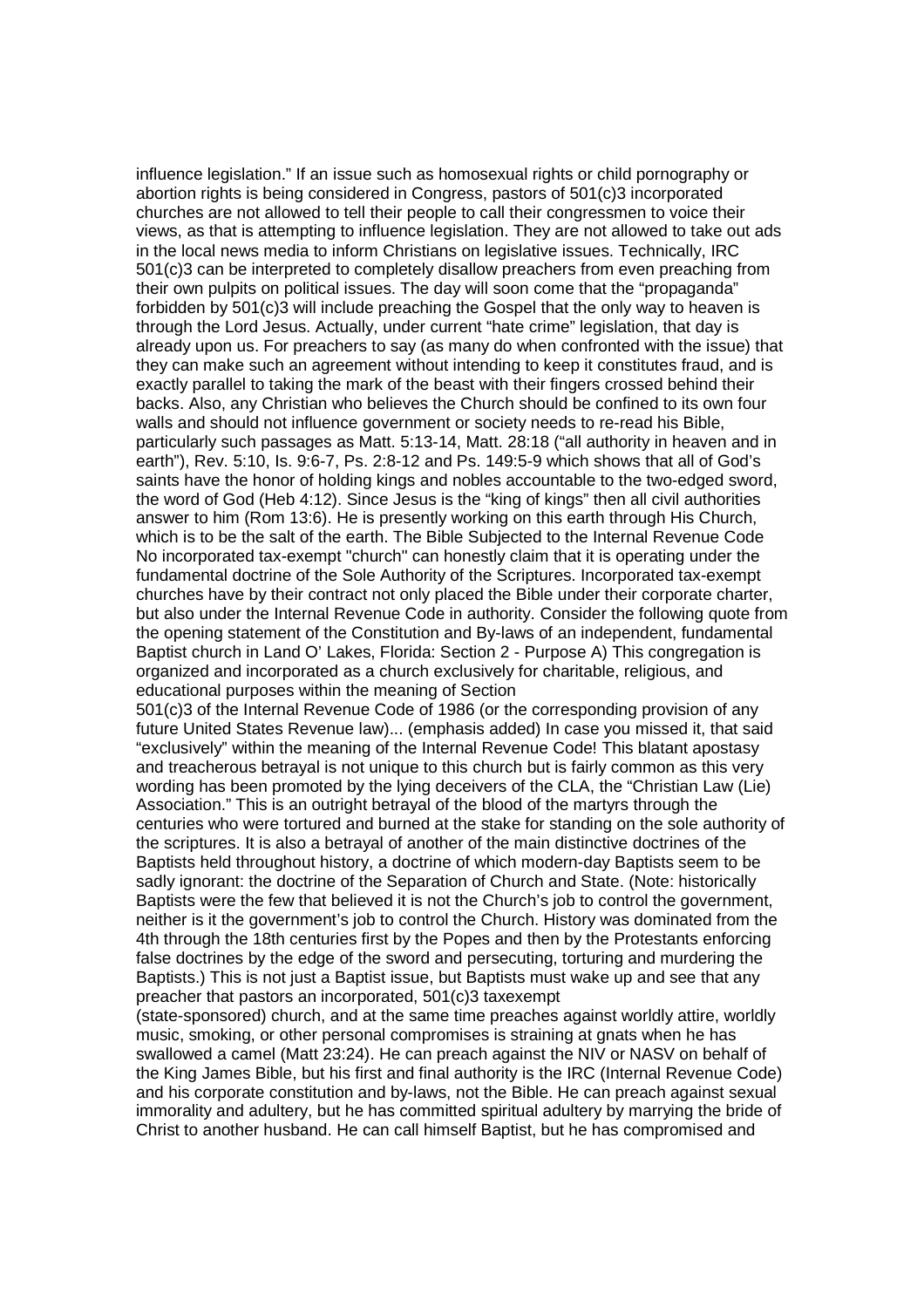betrayed both Baptist distinctive doctrines of the Sole Authority of the Scripture and the Separation of Church and State, and is unworthy of the name Baptist and those doctrines for which many thousands of saints courageously and willingly gave their lives. "COME OUT FROM AMONG THEM" Many pastors and churches have awakened from their ignorance and now see that it is wrong, immoral, idolatrous, unbiblical and sinful to allow the Church to be organized as a

501(c)3 tax-exempt corporation (or any other similar statutory tax-exempt organization) and are now standing up for the Lordship of Christ over His Church no matter what the cost. The main reason for their conviction is the premise that Christ alone is the one and only authority over the Church, as found in Ephesians 1:19-23: "And what is the exceeding greatness of his power to us who believe, according to the working of his mighty power, Which he wrought in Christ, when he raised him from the dead, and set him at his own right hand in the heavenly places, Far above all principality, and power, and might, and dominion, and every name that is named, not only in this world, but also in that which is to come: And hath put all things under his feet, and gave him to be the head over all things to the church, Which is his body, the fullness of him that filleth all in all." The central issue concerning church incorporation, based on Ephesians 1:22, (also Matt. 16:18, Col. 1;18, and Eph. 5:23) is that the Lord Jesus Christ has sole jurisdiction and authority over the Church in all matters; therefore: THE CHURCH CANNOT ANSWER TO ANY AUTHORITY OTHER THAN JESUS CHRIST. Jesus is head over all things to the church. That means the civil government has no authority whatsoever over the church. To grant authority over the church to anyone other than Jesus is denial of Ephesians 1:22 and is absolute idolatry. America's founding fathers understood this, when they wrote in the 1st Amendment to the Constitution, "Congress shall make no law respecting the establishment of religion, or prohibiting the free exercise thereof." Congress has no jurisdiction to restrict or tax the Church. As the Supreme Court has stated, "the power to tax involves the power to destroy." Congress does NOT have authority to destroy the Church through any form of taxation. Congress cannot tax the Church because the government cannot tax God or take His tithe. This is why the Church is non-taxable and does not need any "exemption." Even if the 1st Amendment had not been written, if Congress made any law apply to the Church, the Church would be duty-bound to ignore the law, because the State has no authority over the Church. This same principle applies to local government. For the Church to go to local government for occupancy permit, marriage license or any other permit or license is to acknowledge another head over the Church. We cannot take a license from government to do what God commands. This is why during the 1600's, John Bunyan, author of "The Pilgrim's Progress," spent 13 years in jail - at great price to his wife and children - for preaching the gospel without a license from the Anglican state church. This is why Baptist preachers were persecuted in Virginia and other colonies even up until the 1770's; for preaching the gospel without a license from the state church. 1st century Christians were martyred by Rome not because they were Christians, but because they refused to accept Caesar's lordship and seek permission ("licit") from Caesar to be Christians. In going to the government for incorporation and tax exemption, the churches have done what the martyrs refused to do; they have asked the state to license the church, and thereby have voluntarily surrendered Jesus' lordship over the church to the government, "even denying the Lord that bought them" (2 Pet 2:1). "But they're not telling me what to preach!" This is the typical reaction most preachers have when confronted with this information. They think that if the government is not holding them to the contract they have signed and the covenant they have made, then they have no problem. They say that when they are told what to preach (which in fact they already are), then they will get out of the corporate trap, or they will simply not honor their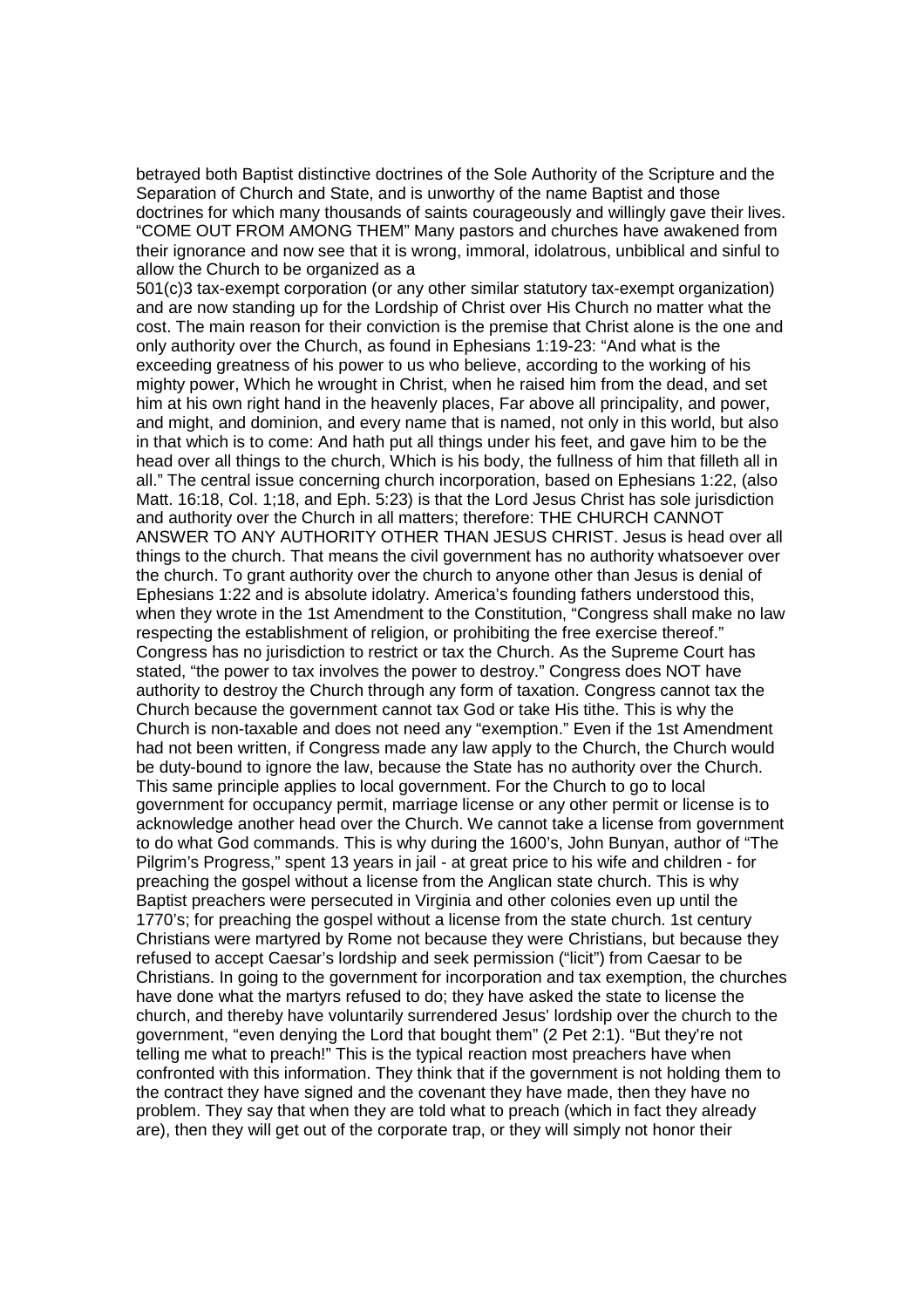contract and will preach what they want to anyway. As stated, this dishonest and dishonorable approach constitutes fraud. Furthermore, the problem is not whether or not the government is enforcing the contract; the problem is in the preachers' willingness to give the government jurisdiction over the Church that only belongs to Jesus! "Know ye not, that to whom ye yield yourselves servants to obey, his servants ye are to whom ye obey; whether of sin unto death, or of obedience unto righteousness?" (Rom. 6:16). Again, incorporating a church and begging for tax-exemption involves the same sin as taking the mark of the beast; both acts deny the exclusive lordship of Christ by bowing to the supremacy of the state. This issue is totally one of Lordship. While God "winks" at the sins we commit in ignorance (Ac. 17:30, 1 Tim. 1:13), the pastors of America must now repent and free their churches from the wicked covenants they have made with the state, and return their churches to the Lord Jesus. "Remember therefore from whence thou art fallen, and repent, and do the first works; or else I will come unto thee quickly, and will remove thy candlestick out of his place, except thou repent" (Rev 2:5). It is time for the Church to be the Church; for the Bible to once again be our sole authority for faith and practice, and for the Lord Jesus Christ to once again be our only Lord and Master. Amen.

## **A Petition/Demand to Disolve a Corporate Religious Charity and Then Establish a Free Church From Pastor Slattery**

Petition to Dissolve the Corporate Charter and Revoke Section 501 (c)(3) Status

By David Layton Wilson

To the Board of **The Board of Election** Church, Incorporated.

GREETINGS TO WHOM THESE PRESENTS MAY COME.

By my signature below, I certify that I have read and understand the pertinent parts of Title 26, United States Code, Section 501 (c)(3) and IRS Form 1023, that pertain to churches.

WHEREAS, there is no law making it mandatory for a body of believers in Jesus Christ to exist as a legal fiction nonprofit corporation thereby replacing the authority of Jesus Christ as the head of the church with the statutory authority of the state, and

WHEREAS, even if there were a law of man making it mandatory for a body of believers in Jesus Christ to exist as a legal fiction nonprofit corporation or any other form of legal entity thereby replacing the sole authority of Jesus Christ as the head of the church with the statutory authority of the state, that law would be null and void on it's face as a lesser authority can not bind a greater. To wit a creation of man can not wield authority over a